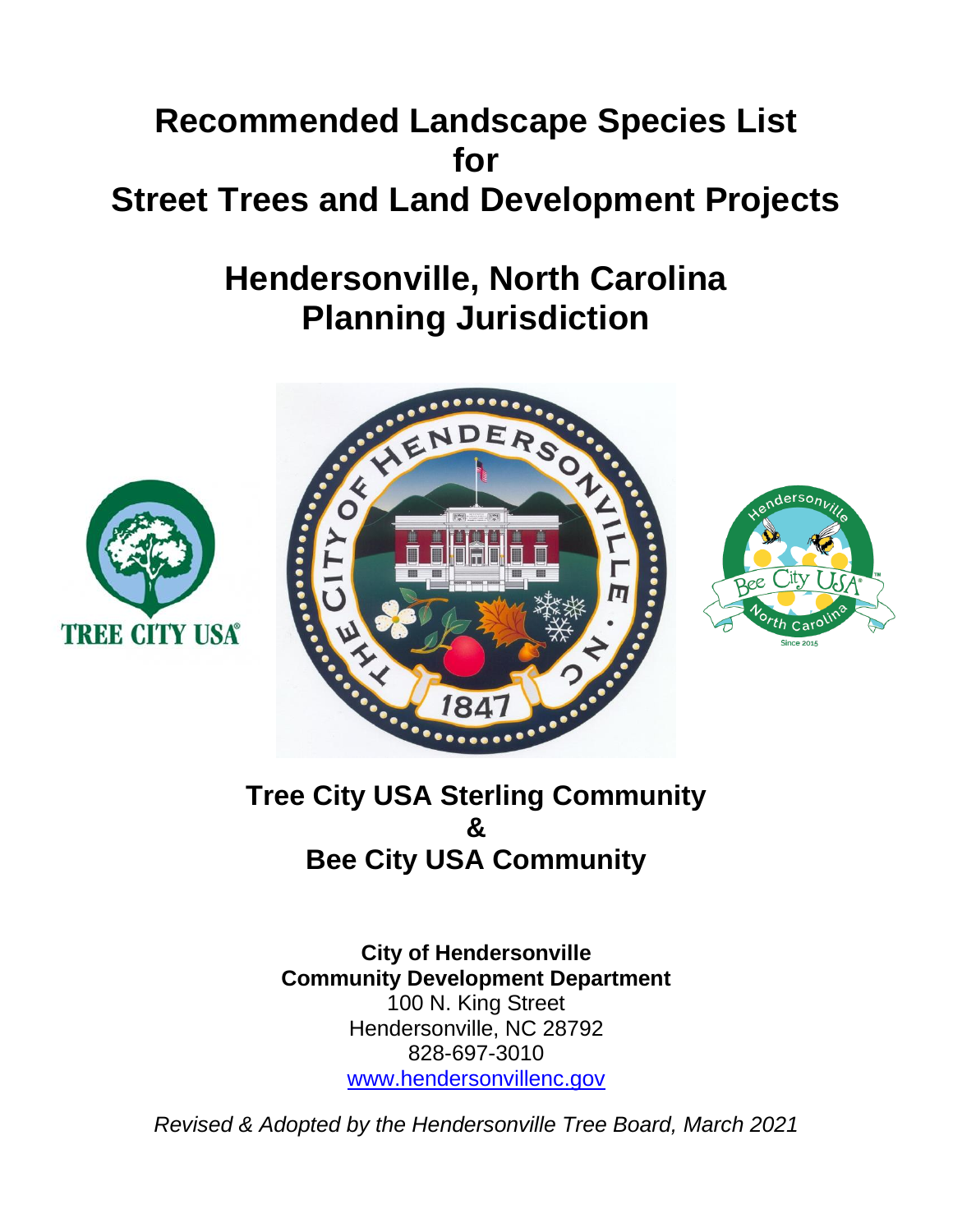# **Intent**

This document does not regulate planting on private property that is not undergoing site plan or development review by the City of Hendersonville. The species listed here are not intended to be all-inclusive and other species may be approved if selected for site appropriateness and functional suitability. Developers are highly encouraged to consult local landscape architects, nurseries and/or landscape contractors. Contact information for other governmental agencies that can offer valuable assistance in plant selection is listed below.

In the following lists of plants, species are listed alphabetically by their botanical/scientific names. Non-native species are designated by an "x" mark. Unless otherwise noted, the term "native" refers to plants indigenous to the southeastern US and not just western NC. Some plants in this greater area may or may not perform in your particular landscape due to the specific ecosystem or microclimate that you may encounter. For example, a Southern Magnolia planted in full sun on a southern facing slope may do well in our area while the same tree planted on a northern exposure at a higher elevation in our area may suffer frost damage each year.

# **TREES AND SHRUBS FOR SCREENING (Pages 4-6)**

This list of plants includes large, medium and small trees along with shrubs that may be used to meet the landscaping requirements of the City of Hendersonville Zoning Ordinance.

# **UNSUITABLE PLANTS (Pages 6-7)**

This is a list of plants that have either been deemed invasive exotic plants by various governmental agencies or institutions or have been found to be structurally unsound in icy or windy conditions. Use of these plants for new plantings is not an option for plans undergoing review by City Planning or Zoning Departments.

# **TREES AND SHRUBS FOR PLANTING UNDER UTILITY LINES (Pages 7-8)**

This plant list provided by Duke Energy has been revised for the City of Hendersonville, NC to omit species considered lacking in environmental tolerance for western North Carolina. Plants other than those listed on the Duke Energy publication may be utilized provided they will not exceed 15 feet in height at maturity. Call 811 (or 1-800-632-4949) or visit [www.duke](http://www.duke-energy.com/)[energy.com](http://www.duke-energy.com/) for further information.

# **DROUGHT TOLERANT PLANTS (Pages 9-10)**

This is a list of plants that have been researched and proven to tolerate prolonged periods of drought without substantial supplemental irrigation. As with any planting design, the location, soil type, and aspect will play a role in their performance. Any plant in this list will require some supplemental irrigation for the first 3-6 months after planting to become established.

# **BIORETENTION OR RAIN GARDEN PLANTS (Pages 10-11)**

All of the plants in this list are native to an area within a 100-mile radius from Hendersonville, NC and should, when possible, be purchased from local nurseries for projects related to bioretention or in rain gardens. These plants have been determined to be tolerant of prolonged periods of standing water as well as periodic dry times.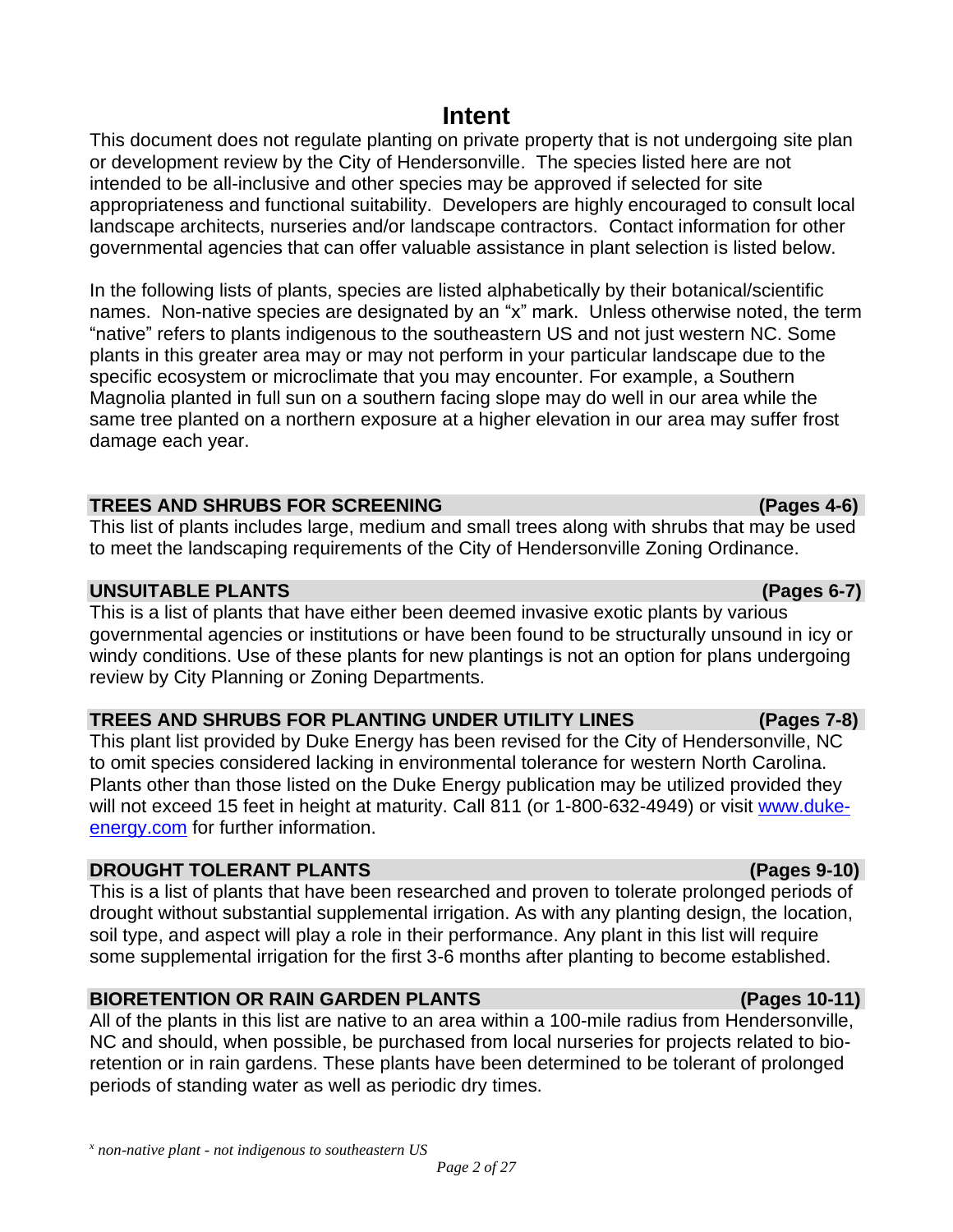### **STREAM BANK PLANTS (Pages 11-12)**

This list of plants indigenous to western NC riparian areas should be used in stream bank mitigation and/or repair.

# **WILDLIFE AND POLLINATOR HABITAT PLANTS (Pages 13-21)**

These native plants provide foliage, nectar, pollen, berries, seeds, and nuts that many species of wildlife require to survive. As a certified Bee City USA community, Hendersonville strongly encourages planting species that provide nectar and/or pollen for various pollinators such as hummingbirds, bees, butterflies, moths, beetles, etc. and planting larval host plants that provide habitat for butterflies to moths to reproduce. While not exhaustive, the species included in this list have particularly high value to wildlife.

# **ADDITIONAL WILDLIFE & POLLINATOR GARDENING RESOURCES (Pages 22-27)**

- Local/Regional Plant Suppliers & Pollinator Garden Designers
- Gardening Resources Available from Local Government Offices
- Local Demonstration Pollinator Gardens Open to the Public
- Habitat Garden Certification Programs
- Websites for Additional Information

# **ADDITIONAL LOCAL RESOURCES AND CONTACTS**

# **NC Cooperative Extension Service**

Henderson County Center 100 Jackson Park Road Hendersonville, NC 28792 828-697-4891 <http://henderson.ces.ncsu.edu/>

### **City of Hendersonville**

**Community Development Department - Planning Division** 100 N. King Street Hendersonville, NC 28792 828-697-3010 [www.hendersonvillenc.gov](http://www.hendersonvillenc.gov/)

### **North Carolina Arboretum**

100 Frederick Law Olmstead Way Asheville, NC 28806 828-665-2492 [www.ncarboretum.org](http://www.ncarboretum.org/)

#### **NC Department of Transportation (NCDOT) Division 14**

Division Roadside Environmental Engineer 253 Webster Road Sylva, NC 28779 828-631-0272 [www.ncdot.gov](http://www.ncdot.gov/)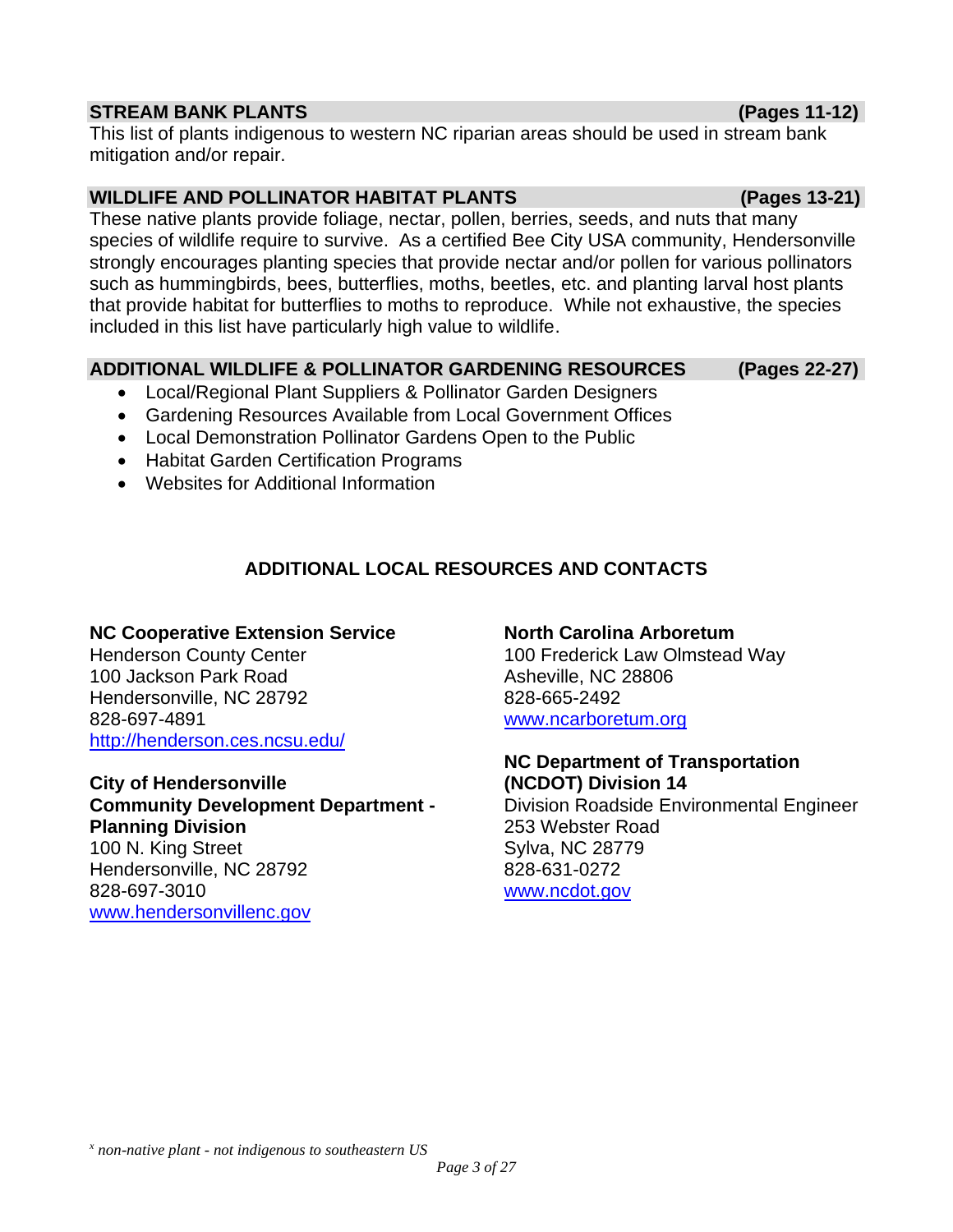# **TREES AND SHRUBS FOR SCREENING**

# **LARGE MATURING TREES >50' TALL**

| <b>Common Name</b>                                 | <b>Botanical/Scientific Name</b>      |
|----------------------------------------------------|---------------------------------------|
| <b>Autumn Blaze Maplex</b>                         | Acer x freemanii                      |
| <b>Armstrong Maple</b>                             | Acer rubrum 'Armstrong'               |
| <b>October Glory Maple</b>                         | Acer rubrum 'October Glory'           |
| <b>Red Sunset Maple</b>                            | Acer rubrum 'Red Sunset'              |
| <b>Sugar Maple</b>                                 | Acer saccharum                        |
| <b>River Birch</b>                                 | Betula nigra                          |
| Deodar Cedar <sup>x</sup>                          | Cedrus deodara                        |
| <b>Katsura Treex</b>                               | Cercidiphyllum japonicum              |
| <b>American Beech</b>                              | Fagus grandifolia                     |
| European Beech <sup>x</sup>                        | Fagus sylvatica                       |
| Ginkgo (male) <sup>x</sup>                         | Gingko biloba                         |
| <b>Honey Locust</b>                                | Gleditsia triacanthos                 |
| <b>Kentucky Coffeetree</b>                         | Gymnocladus dioicus                   |
| <b>Fruitless Sweetgum</b>                          | Liquidambar styraciflua 'Rotundiloba' |
| <b>Tulip Tree</b>                                  | Liriodendron tulipifera               |
| <b>Cucumber Tree</b>                               | Magnolia acuminata                    |
| <b>Southern Magnolia</b>                           | Magnolia grandiflora                  |
| <b>Bigleaf Magnolia</b>                            | Magnolia macrophylla                  |
| Dawn Redwood <sup>x</sup>                          | Metasequoia glyptostroboides          |
| <b>Eastern White Pine</b>                          | Pinus strobus                         |
| <b>London Plane Treex</b>                          | Platanus x acerifolia                 |
| <b>Sycamore</b>                                    | Platanus occidentalis                 |
| <b>White Oak</b>                                   | Quercus alba                          |
| <b>Scarlet Oak</b>                                 | Quercus coccinea                      |
| <b>Pin Oak</b>                                     | Quercus palustris                     |
| <b>Willow Oak</b>                                  | Quercus phellos                       |
| <b>Northern Red Oak</b>                            | Quercus rubra                         |
| <b>Weeping Willow</b> <sup>x</sup>                 | Salix babylonica                      |
| Japanese Pagoda Tree <sup>x</sup>                  | Sophora japonica                      |
| <b>Bald Cypress</b>                                | Taxodium distichum                    |
| <b>Canadian Hemlock</b>                            | Tsuga canadensis                      |
| <b>Carolina Hemlock</b>                            | Tsuga caroliniana                     |
| Chinese / Lacebark Elm <sup>x</sup>                | Ulmus parvifolia 'Allee'              |
| <b>Village Green Japanese Zelkova</b> <sup>x</sup> | Zelkova serrata 'Village Green'       |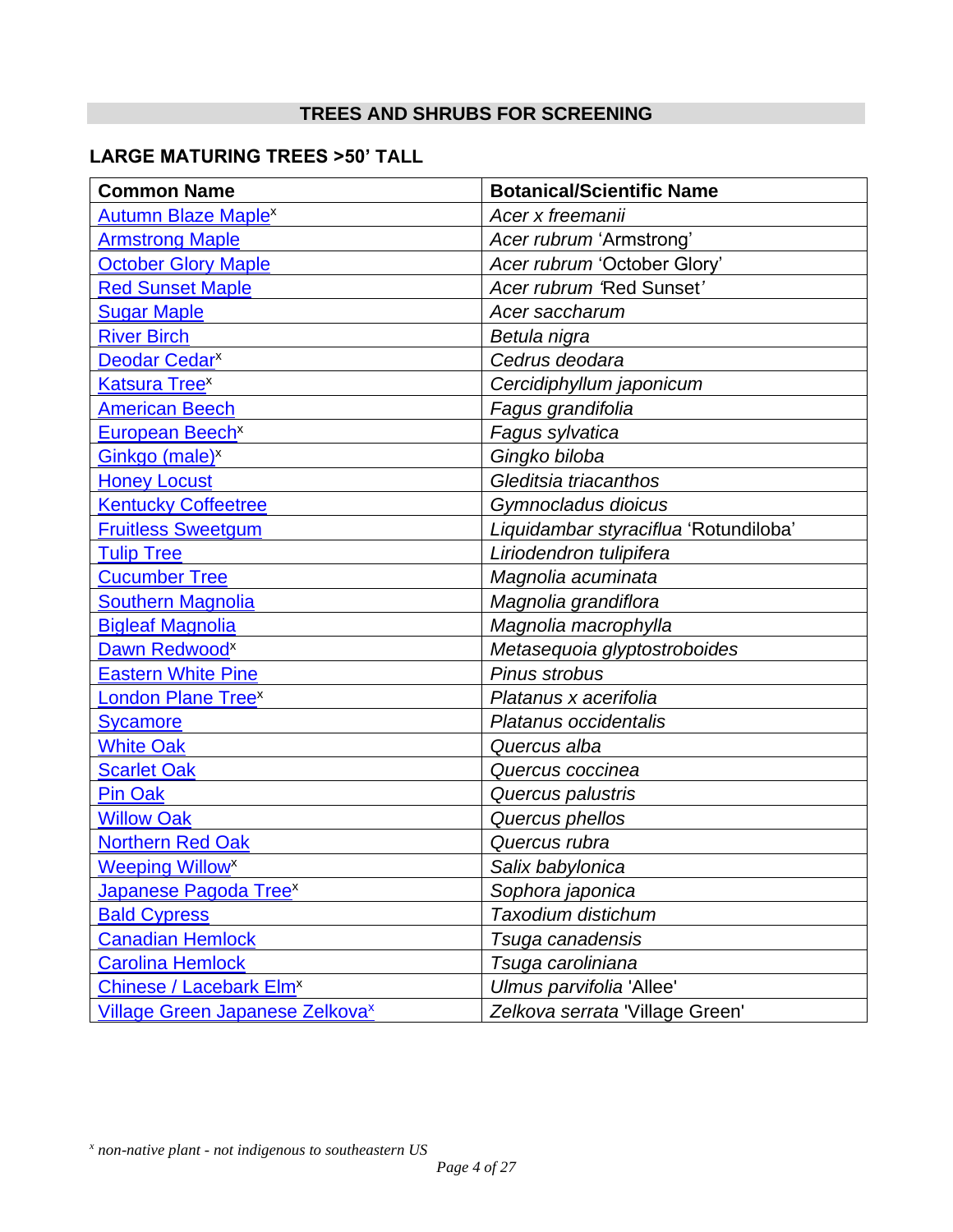# **MEDIUM MATURING TREES 25' - 50' TALL**

| <b>Common Name</b>                         | <b>Botanical/Scientific Name</b>                           |
|--------------------------------------------|------------------------------------------------------------|
| Norwegian Sunset Maple <sup>x</sup>        | Acer truncatum x A. platanoides 'Keithsform'               |
| Upright European Hornbeam <sup>x</sup>     | Carpinus betulus Fastigiata'                               |
| <b>American Hornbeam</b>                   | Carpinus caroliniana                                       |
| <b>American Yellowwood</b>                 | Cladrastis kentukea                                        |
| Franklinia                                 | Franklinia alatamaha                                       |
| <b>Carolina Silverbell</b>                 | Halesia carolina                                           |
| <b>Savannah Holly</b>                      | Ilex x attenuata 'Savannah'                                |
| <b>American Holly</b>                      | llex opaca                                                 |
| <b>Eastern Red Cedar</b>                   | Juniperus virginiana                                       |
| <b>Goldenrain Treex</b>                    | Koelreuteria paniculata                                    |
| <b>Galaxy Saucer Magnoliax</b>             | Magnolia liliiflora 'Nigra' x Magnolia<br>sprengeri 'Diva' |
| <b>Saucer Magnolia<sup>x</sup></b>         | Magnolia x soulangeana                                     |
| <b>Sweetbay Magnolia</b>                   | Magnolia virginiana                                        |
| <b>Black Gum</b>                           | Nyssa sylvatica                                            |
| Sourwood                                   | Oxydendrum arboreum                                        |
| Norway Spruce <sup>x</sup>                 | Picea abies                                                |
| Japanese Black Pine <sup>x</sup>           | Pinus thunbergii                                           |
| <b>Chinese Pistachex</b>                   | Pistacia chinensis                                         |
| Okame Cherry <sup>x</sup>                  | Prunus okame                                               |
| Japanese Stewartia <sup>x</sup>            | Stewartia pseudocamellia                                   |
| Nigra American Arborvitae <sup>x</sup>     | Thuja occidentalis 'Nigra'                                 |
| Littleleaf Linden <sup>x</sup>             | Tilia cordata                                              |
| Greenspire Little Leaf Linden <sup>x</sup> | Tilia cordata 'Greenspire'                                 |

# **SMALL MATURING TREES < 25' TALL**

| <b>Common Name</b>                     | <b>Botanical/Scientific Name</b>          |
|----------------------------------------|-------------------------------------------|
| Japanese Maple <sup>x</sup>            | Acer palmatum                             |
| <b>Eastern / Canadian Serviceberry</b> | Amelanchier canadensis                    |
| <b>Allegheny Serviceberry</b>          | Amelanchier laevis                        |
| <b>Cole's Select Serviceberry</b>      | Amelanchier x grandiflora 'Cole's Select' |
| <b>Allegheny Chinkapin</b>             | Castanea pumila                           |
| <b>Eastern Redbud</b>                  | Cercis canadensis                         |
| Pagoda Dogwood                         | Cornus alternifolia                       |
| Appalachian Blush Dogwood              | Cornus florida                            |
| <b>Appalachian Mist Dogwood</b>        | Cornus florida                            |
| <b>Appalachian Spring Dogwood</b>      | Cornus florida                            |
| <b>Flowering Dogwood</b>               | Cornus florida                            |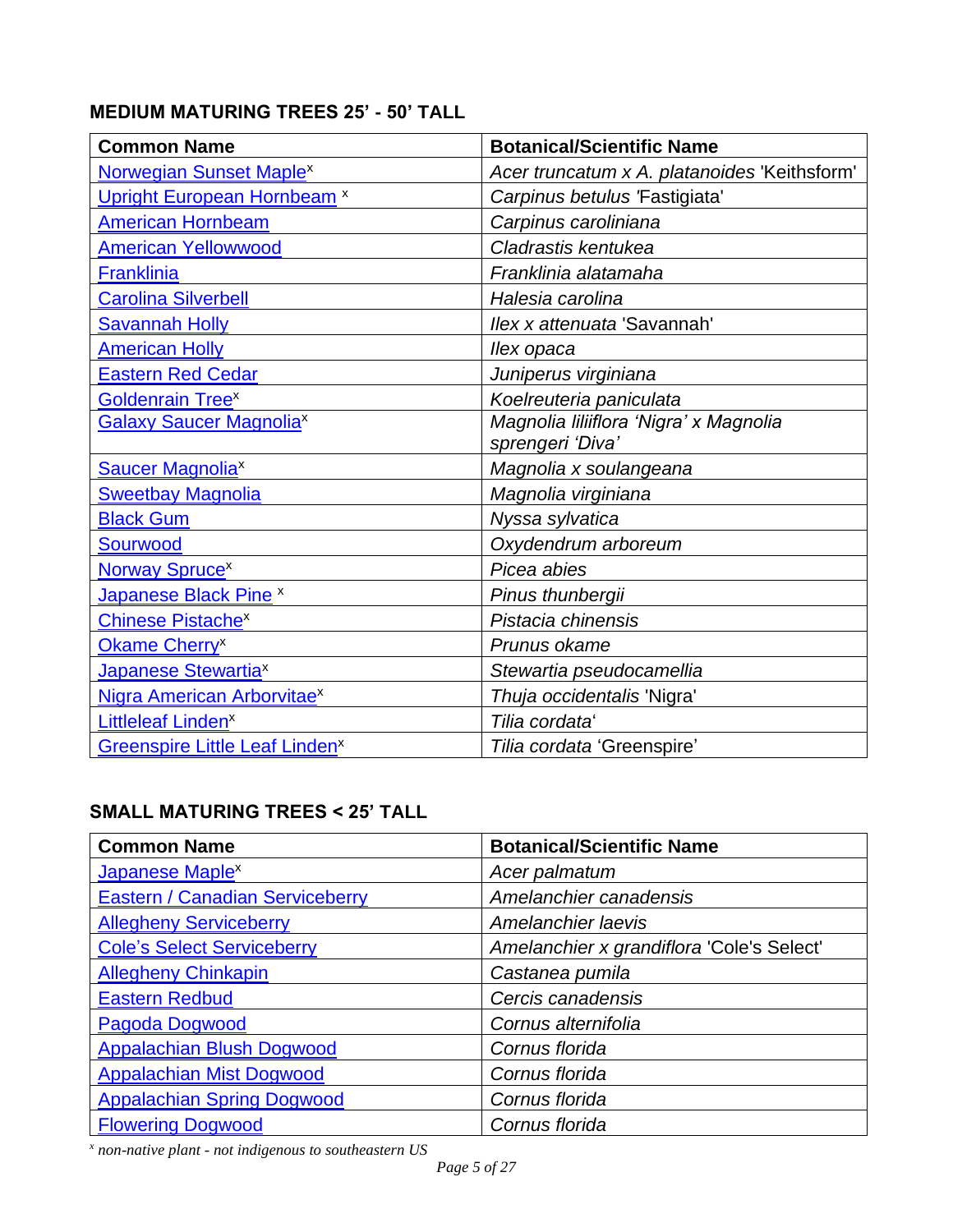| Kousa Dogwood <sup>x</sup>                     | Cornus kousa                      |
|------------------------------------------------|-----------------------------------|
| <b>Spring Glory Cornelian Cherry / Dogwood</b> | Cornus mas                        |
| <b>Washington Hawthorn</b>                     | Crataegus phaenopyrum             |
| <b>Winter King Hawthorn</b>                    | Crataegus viridis                 |
| Foster Holly #2                                | llex x attenuata 'Fosteri'        |
| Nellie R. Stevens Holly <sup>x</sup>           | <i>llex x</i> 'Nellie R. Stevens' |
| <b>Natchez Crape Myrtle<sup>x</sup></b>        | Lagerstroemia faurei 'Natchez'    |
| <b>Sugar Tyme Crabapple<sup>x</sup></b>        | Malus 'Sutyzam'                   |
| Sargent's Crabapple <sup>x</sup>               | Malus sargentii                   |
| <b>Flowering / Southern Crabapple</b>          | Malus angustifolia                |
| <b>Redleaf Plum<sup>x</sup></b>                | Prunus cerasifera                 |
| Japanese Cherry <sup>x</sup>                   | Prunus serrulata                  |
| <b>Weeping Cherry</b> <sup>x</sup>             | Prunus x subhirtella 'Pendula'    |
| <b>Japanese Snowbell</b> <sup>x</sup>          | Styrax japonicus                  |
| Nannyberry Viburnum <sup>x</sup>               | Viburnum lentago                  |

# **SHRUBS**

| <b>Common Name</b>                      | <b>Botanical/Scientific Name</b>    |
|-----------------------------------------|-------------------------------------|
| Glossy Abelia <sup>x</sup>              | Linnaea x grandiflora               |
| European Boxwood <sup>x</sup>           | <b>Buxus sempervirens</b>           |
| <b>Chinese Holly<sup>x</sup></b>        | llex cornuta                        |
| Convexa Japanese Holly <sup>x</sup>     | llex crenata 'Convexa'              |
| <b>Hetzi Japanese Holly<sup>x</sup></b> | <i>Ilex crenata 'Hetzi'</i>         |
| Perny Holly <sup>x</sup>                | llex pernyi                         |
| Hetz Blue Juniper <sup>x</sup>          | Juniperus chinensis 'Hetzii Glauca' |
| <b>Mountain Laurel</b>                  | Kalmia latifolia                    |
| Japanese Andromeda <sup>x</sup>         | Pieris japonica                     |
| <b>Schip Laurel<sup>x</sup></b>         | Prunus laurocerasus 'Schipkaensis'  |
| <b>Orange Firethorn<sup>x</sup></b>     | Pyracantha coccinea                 |
| <b>Carolina Rhododendron</b>            | <b>Rhododendron minus</b>           |
| <b>Hybrid Rhododendron<sup>x</sup></b>  | Rhododendron x hybridum             |
| Japanese Yew <sup>x</sup>               | Taxus cuspidata                     |
| Doublefile Viburnum <sup>x</sup>        | Viburnum plicatum f. tomentosum     |
| Leatherleaf Viburnum <sup>x</sup>       | Viburnum rhytidophyllum             |
| Sandankwa Viburnum <sup>x</sup>         | Viburnum suspensum                  |

# **UNSUITABLE PLANTS**

Please also see the NC Invasive Plant Council's list of "Invasive Plants found in the [Mountains of North Carolina"](http://nc-ipc.weebly.com/mountain-invasive-plants.html) for additional unsuitable plant species.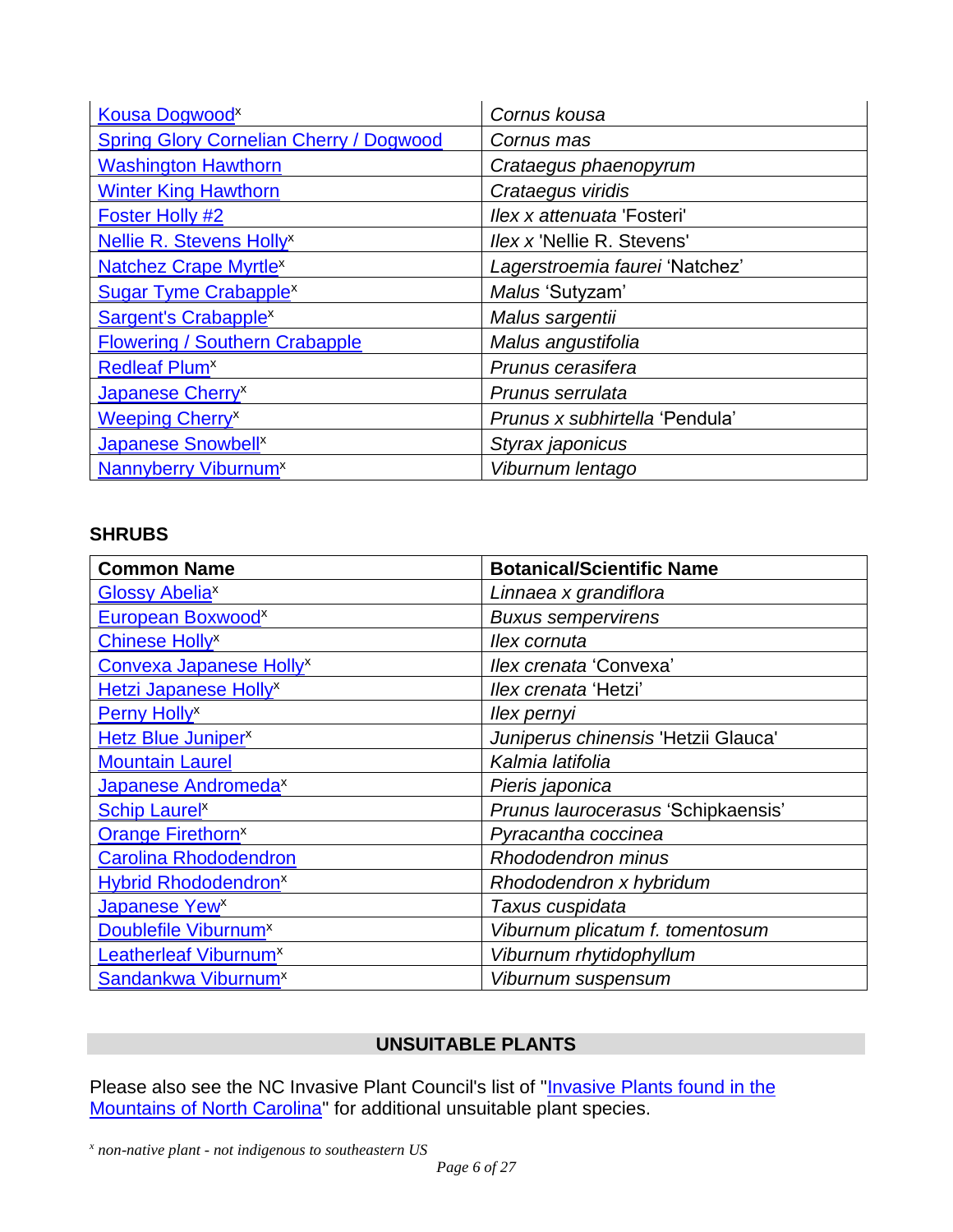| <b>Common Name</b>                       | <b>Botanical/Scientific Name</b> |
|------------------------------------------|----------------------------------|
| Norway Maple <sup>x</sup>                | Acer platanoides                 |
| <b>Silver Maple</b>                      | Acer saccharinum                 |
| <b>Mimosa</b> <sup>x</sup>               | Albizia julibrissin              |
| Porcelain Berry <sup>x</sup>             | Ampelopsis brevipedunculata      |
| <b>Oriental Bittersweet</b> <sup>x</sup> | Celastrus orbiculatus            |
| <b>Russian Olivex</b>                    | Elaeagnus angustifolia           |
| <b>Thorny Olive</b> <sup>x</sup>         | Elaeagnus pungens                |
| <b>Autumn Olivex</b>                     | Elaeagnus umbellata              |
| <b>Burning Bush Euonymus<sup>x</sup></b> | Euonymus alata                   |
| Wintercreeper <sup>x</sup>               | Euonymus fortunei                |
| English Ivy <sup>x</sup>                 | Hedera helix                     |
| Japanese Privet <sup>x</sup>             | Ligustrum japonicum              |
| <b>Chinese Privet</b> <sup>x</sup>       | Ligustrum sinense                |
| Japanese Honeysuckle <sup>x</sup>        | Lonicera japonica                |
| <b>Oregon Grape<sup>x</sup></b>          | Berberis bealei                  |
| <b>Japanese Stilt Grass<sup>x</sup></b>  | Microstegium vimineum            |
| <b>Chinese Silvergrass</b> <sup>x</sup>  | <b>Miscanthus sinensis</b>       |
| Princess Tree <sup>x</sup>               | Paulownia tomentosa              |
| <b>Bradford Pear</b> <sup>x</sup>        | Prunus calleryana 'Bradford'     |
| <b>Multiflora Rosex</b>                  | Rosa multiflora                  |
| <b>Common Periwinkle<sup>x</sup></b>     | Vinca minor                      |
| Large Leaf Periwinkle <sup>x</sup>       | Vinca major                      |
| Japanese Wisteria <sup>x</sup>           | Wisteria floribunda              |
| <b>Chinese Wisteriax</b>                 | Wisteria sinensis                |

# **TREES AND SHRUBS FOR PLANTING UNDER UTILITY LINES**

# **SMALL MATURING TREES < 25' TALL**

| <b>Common Name</b>                      | <b>Botanical/Scientific Name</b>   |
|-----------------------------------------|------------------------------------|
| Japanese Maple <sup>x</sup>             | Acer palmatum (selected cultivars) |
| <b>Tatar / Tatarian Maplex</b>          | Acer tataricum                     |
| <b>Bottlebrush Buckeye</b>              | Aesculus parviflora                |
| Serviceberry                            | Amelanchier canadensis             |
| Japanese Cleyera <sup>x</sup>           | Cleyera japonica                   |
| <b>Cornelian Cherry</b> <sup>x</sup>    | Conus mas                          |
| <b>Fragrant Winterhazel<sup>x</sup></b> | Corylopsis glabrescens             |
| <b>American Hazelnut / Filbert</b>      | Corylus americana                  |
| <b>Common Smoketree<sup>x</sup></b>     | Cotinus coggygria                  |
| <b>Pearlbush<sup>x</sup></b>            | Exochorda racemosa                 |
| <b>Chinese Witchhazel</b> <sup>x</sup>  | Hamamelis mollis                   |
| Vernal Witchhazel <sup>x</sup>          | Hamamelis vernalis                 |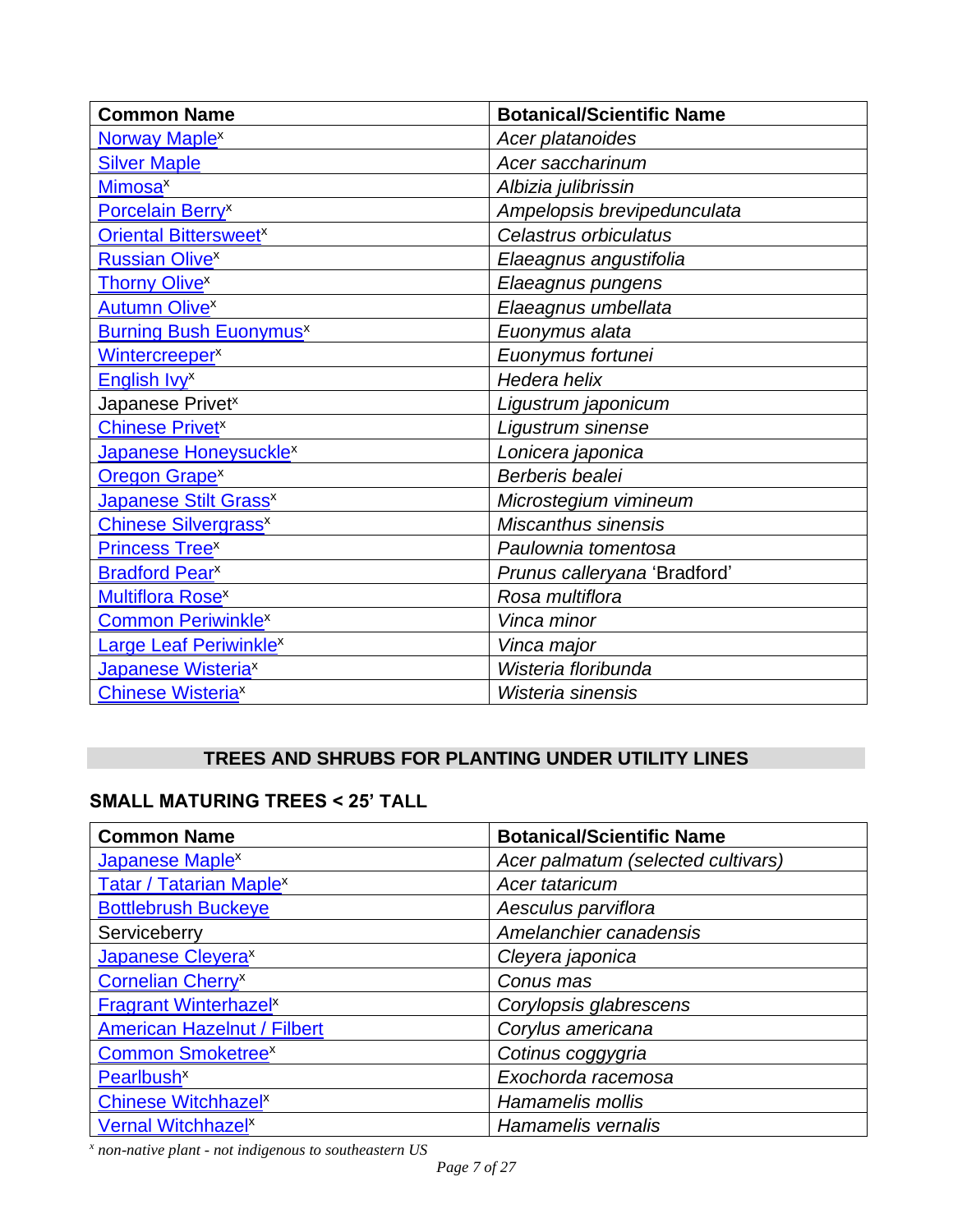| Panicle Hydrangea <sup>x</sup>                       | Hydrangea paniculata                |
|------------------------------------------------------|-------------------------------------|
| <b>Oakleaf Hydrangea</b>                             | Hydrangea quercifolia               |
| Dwarf Burford Holly <sup>x</sup>                     | Ilex cornuta 'Burfordii Nana'       |
| Japanese Holly <sup>x</sup>                          | llex crenata                        |
| <b>Possumhaw</b>                                     | llex decidua                        |
| <b>Winterberry</b>                                   | llex verticillata                   |
| <b>Yaupon Holly</b>                                  | Ilex vomitoria                      |
| Hetz Blue Juniper <sup>x</sup>                       | Juniperus chinensis 'Hetzii Glauca' |
| Beautybush <sup>x</sup>                              | Linnaea amabilis                    |
| Loropetalum <sup>x</sup>                             | Loropetalum chinense                |
| <b>Star Magnolia<sup>x</sup></b>                     | Magnolia stellata                   |
| <b>Wax Myrtle</b>                                    | Myrica cerifera                     |
| <b>Hally Jolivette Flowering Cherry</b> <sup>x</sup> | Prunus x 'Hally Jolivette'          |
| <b>Japanese Flowering Apricot</b> <sup>x</sup>       | Prunus mume                         |
| Okame Cherry <sup>x</sup>                            | Prunus x incamp 'Okame'             |
| <b>Common Lilacx</b>                                 | Syringa vulgaris                    |
| <b>Burkwood Viburnum<sup>x</sup></b>                 | Viburnum x burkwoodii               |
| Linden Viburnum <sup>x</sup>                         | Viburnum dilatatum                  |
| Japanese Viburnum <sup>x</sup>                       | Viburnum japonicum                  |
| Doublefile Viburnum <sup>x</sup>                     | Viburnum plicatum f. tomentosum     |
| Nannyberry / Blackhaw Viburnum <sup>x</sup>          | Viburnum prunifolium                |
| Lantanaphyllum Viburnum <sup>x</sup>                 | Viburnum x rhytidophylloides        |
| Leatherleaf Viburnum <sup>x</sup>                    | Viburnum rhytidophyllum             |
| <b>Sargent's Viburnum</b>                            | Viburnum sargenti                   |
| <b>Chastetree</b> <sup>x</sup>                       | Vitex agnus-castus                  |
| <b>Cut-leaf Chastetree</b> <sup>x</sup>              | Vitex negundo                       |

Planting Trees Near Distribution Lines

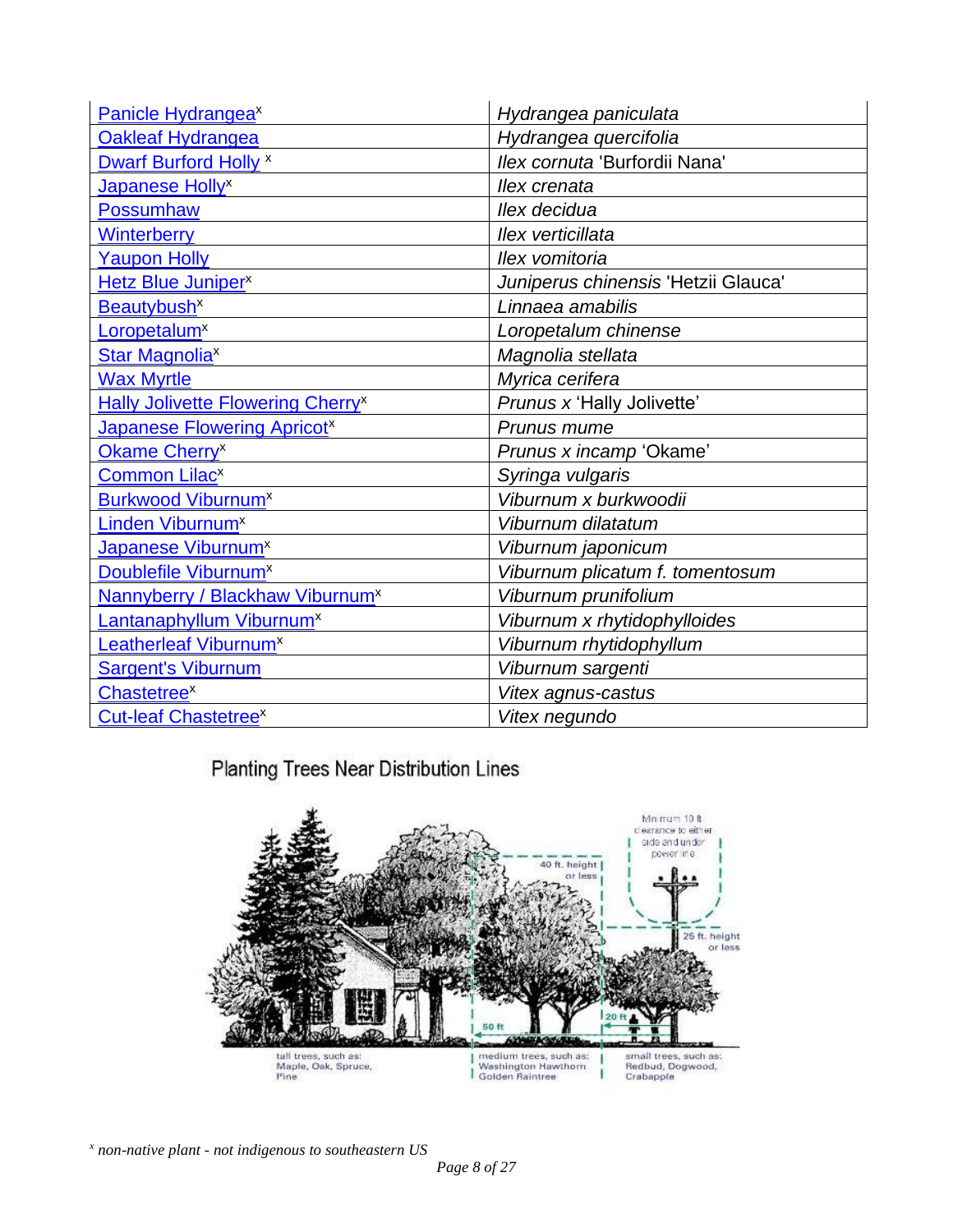# **DROUGHT TOLERANT PLANTS**

# **LARGE MATURING TREES >50' TALL**

| <b>Common Name</b>                    | <b>Botanical/Scientific Name</b> |
|---------------------------------------|----------------------------------|
| <b>Autumn Blaze Maple<sup>x</sup></b> | Acer x freemanii                 |
| <b>Pignut Hickory</b>                 | Carya glabra                     |
| <b>Mockernut Hickory</b>              | Carya tomentosa                  |
| Deodar Cedar <sup>x</sup>             | Cedrus deodara                   |
| <b>Lacebark Pinex</b>                 | Pinus bungeana                   |
| <b>White Oak</b>                      | Quercus alba                     |
| <b>Pin Oak</b>                        | Quercus palustris                |
| <b>Bald Cypress</b>                   | Taxodium distichum               |
| <b>Urban American Elm</b>             | Ulmus americana 'Urban'          |
| Chinese / Lacebark Elm <sup>x</sup>   | Ulmus parvifolia                 |

## **SMALL - MEDIUM MATURING TREES < 50' TALL**

| <b>Common Name</b>                  | <b>Botanical/Scientific Name</b> |
|-------------------------------------|----------------------------------|
| <b>Trident Maple<sup>x</sup></b>    | Acer buergerianum                |
| <b>Red Buckeye</b>                  | Aesculus pavia                   |
| <b>Eastern Redbud</b>               | Cercis canadensis                |
| <b>American Yellowwood</b>          | Cladrastis kentukea              |
| Kousa Dogwood <sup>x</sup>          | Cornus kousa                     |
| <b>American Smoke Tree</b>          | Cotinus obovatus                 |
| <b>Winter King Green Hawthorn</b>   | Crataegus viridis 'Winter King'  |
| <b>Arizona Cypress<sup>x</sup></b>  | Hesperocyparis arizonica         |
| <b>Dwarf Loblolly Pine</b>          | Pinus taeda 'Nana'               |
| <b>Chinese Pistache<sup>x</sup></b> | Pistacia chinensis               |

#### **SHRUBS**

| <b>Common Name</b>                            | <b>Botanical/Scientific Name</b> |
|-----------------------------------------------|----------------------------------|
| <b>Red Chokeberry</b>                         | Aronia arbutifolia               |
| <b>American Beautyberry</b>                   | Callicarpa americana             |
| <b>Bluebeard<sup>x</sup></b>                  | Caryopteris x clandonensis       |
| Japanese Plum Yew <sup>x</sup>                | Cephalotaxus harringtonia        |
| <b>Dwarf Hinoki False Cypress<sup>x</sup></b> | Chamaecyparis obtusa             |
| <b>Southern Bush Honeysuckle</b>              | Diervilla sessilifolia           |
| <b>Dwarf Fothergilla</b>                      | Fothergilla gardenii             |
| Aaron's Beard / St. Johnswort <sup>x</sup>    | Hypericum calycinum              |
| <b>Carissa Chinese Holly<sup>x</sup></b>      | llex cornuta 'Carissa'           |
| <b>Winterberry Holly</b>                      | Ilex verticillata                |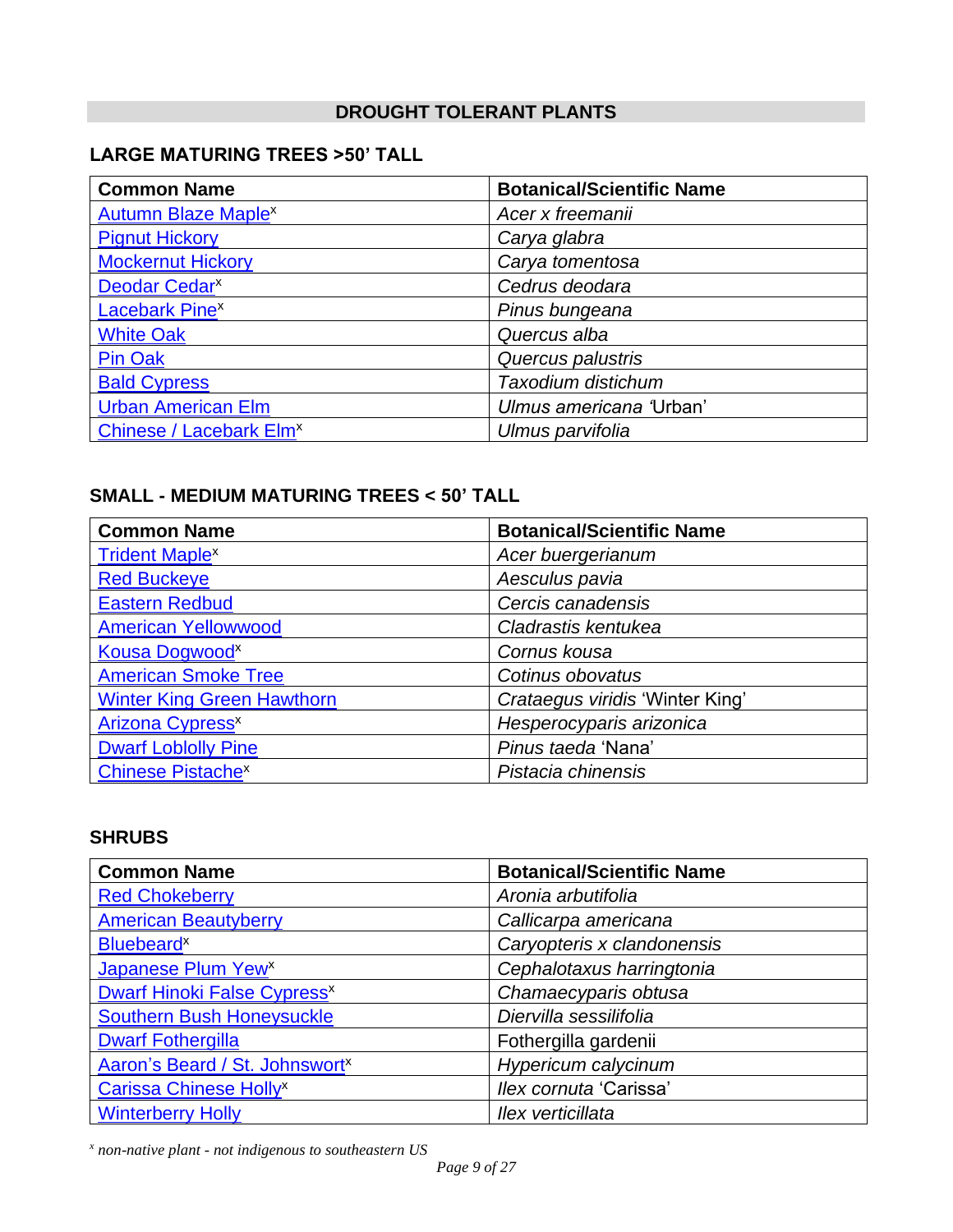| <b>Yaupon Holly</b>                     | Ilex vomitoria                        |
|-----------------------------------------|---------------------------------------|
| Itea / Virginia Sweetspire              | Itea virginica                        |
| Hollywood Juniper <sup>x</sup>          | Juniperus chinensis 'Kaizuka'         |
| Sweetgum                                | Liquidambar styraciflua               |
| <b>Redleaf Loropetalum</b> <sup>x</sup> | Loropetalum chinense f. rubrum        |
| <b>Wax Myrtle</b>                       | Myrica cerifera                       |
| <b>Summer Wine Ninebark</b>             | Physocarpus opulifolius 'Summer Wine' |
| <b>Firethorn<sup>x</sup></b>            | Pyracantha spp.                       |
| <b>Piedmont Azalea</b>                  | Rhododendron canescens                |
| <b>Cutleaf Staghorn Sumac</b>           | Rhus typhina 'Lacianata'              |
| <b>Winged / Flameleaf Sumac</b>         | Rhus copallinum                       |
| Landscape Roses <sup>x</sup>            | Rosa spp.                             |
| <b>Magic Carpet Bumald Spireax</b>      | Spiraea x bumalda 'Magic Carpet'      |
| Koreanspice Viburnum <sup>x</sup>       | Viburnum carlesii                     |
| <b>Arrowwood Viburnum</b>               | Viburnum dentatum                     |
| <b>Praque Viburnum<sup>x</sup></b>      | Viburnum x pragense                   |

# **BIORETENTION OR RAIN GARDEN PLANTS**

# **SMALL - MEDIUM MATURING TREES < 50' TALL**

| <b>Common Name</b>          | <b>Botanical/Scientific Name</b> |
|-----------------------------|----------------------------------|
| <b>Red Maple</b>            | Acer rubrum                      |
| <b>Tag Alder</b>            | Alnus serrulata                  |
| <b>Serviceberry</b>         | Amelanchier arborea              |
| Pawpaw                      | Asimina triloba                  |
| Pagoda Dogwood              | Cornus alternifolia              |
| <b>Silky Dogwood</b>        | Cornus amomum                    |
| <b>Sweet / Cherry Birch</b> | Betula lenta                     |
| <b>River Birch</b>          | Betula nigra                     |
| <b>American Holly</b>       | llex opaca                       |
| <b>Sweetbay Magnolia</b>    | Magnolia virginiana              |
| <b>Black Willow</b>         | Salix nigra                      |

# **SHRUBS**

| <b>Common Name</b>                 | <b>Botanical/Scientific Name</b> |
|------------------------------------|----------------------------------|
| <b>Switch Cane / River Cane</b>    | Arundinaria gigantea             |
| <b>American Beautyberry</b>        | Callicarpa americana             |
| <b>Button Bush</b>                 | Cephalanthus occidentalis        |
| <b>Cinnamonbark Clethra</b>        | Clethra acuminata                |
| <b>American Hazelnut / Filbert</b> | Corylus anericana                |
| Hearts-a-Bustin'                   | Euonymus americanus              |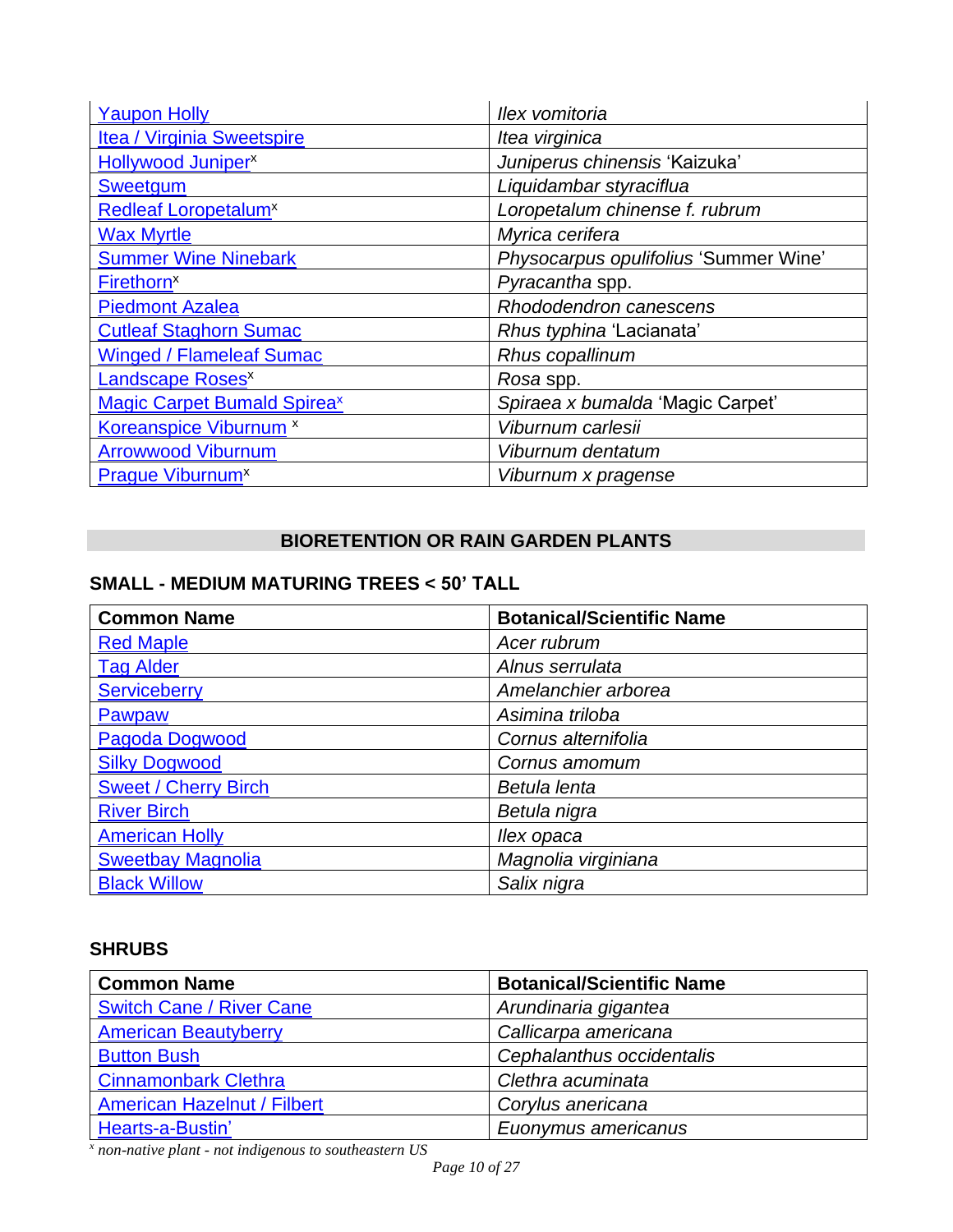| <b>Rose Mallow</b>                | <b>Hibiscus moscheutos</b> |
|-----------------------------------|----------------------------|
| <b>Possumhaw</b>                  | Ilex decidua               |
| <b>Inkberry Holly / Gallberry</b> | llex glabra                |
| Winterberry                       | Ilex verticillata          |
| Itea / Virginia Sweetspire        | Itea virginica             |
| <b>Spicebush</b>                  | Lindera benzoin            |
| <b>Wax Myrtle</b>                 | Myrica cerifera            |
| <b>Ninebark</b>                   | Physocarpus opulifolius    |
| <b>Swamp Azalea</b>               | Rhododendron viscosum      |
| <b>Swamp Rose</b>                 | Rosa palustris             |
| <b>American Elderberry</b>        | Sambucus canadensis        |
| <b>Meadowsweet</b>                | Spiraea alba               |
| <b>Steeplebush / Hardtack</b>     | Spiraea tomentosa          |
| <b>Witherod</b>                   | Viburnum cassinoides       |
| <b>Arrowwood Viburnum</b>         | Viburnum dentatum          |
| Blueberries, Cranberries, etc.    | Vaccinium spp.             |

# **STREAM BANK PLANTS**

# **LARGE MATURING TREES >50' TALL**

| <b>Common Name</b>              | <b>Botanical/Scientific Name</b> |
|---------------------------------|----------------------------------|
| <b>Red Maple</b>                | Acer rubrum                      |
| <b>Yellow Buckeye</b>           | Aesculus flava                   |
| <b>Sweet / Cherry Birch</b>     | Betula lenta                     |
| <b>River Birch</b>              | Betula nigra                     |
| <b>American Hornbeam</b>        | Carpinus caroliniana             |
| <b>Carolina Silverbell</b>      | Halesia carolina                 |
| <b>Sweetgum</b>                 | Liquidambar styraciflua          |
| <b>Black Gum/Tupelo</b>         | Nyssa sylvatica                  |
| <b>Sycamore</b>                 | Platanus occidentalis            |
| <b>Black Cherry</b>             | Prunus serotina                  |
| <b>American Basswood/Linden</b> | Tilia americana                  |

# **SMALL - MEDIUM MATURING TREES < 50' TALL**

| <b>Common Name</b>   | <b>Botanical/Scientific Name</b> |
|----------------------|----------------------------------|
| <b>Boxelder</b>      | Acer negundo                     |
| <b>Tag Alder</b>     | Alnus serrulata                  |
| Serviceberry         | Amelanchier arborea              |
| Pawpaw               | Asimina triloba                  |
| Pagoda Dogwood       | Cornus alternifolia              |
| <b>Silky Dogwood</b> | Cornus amomum                    |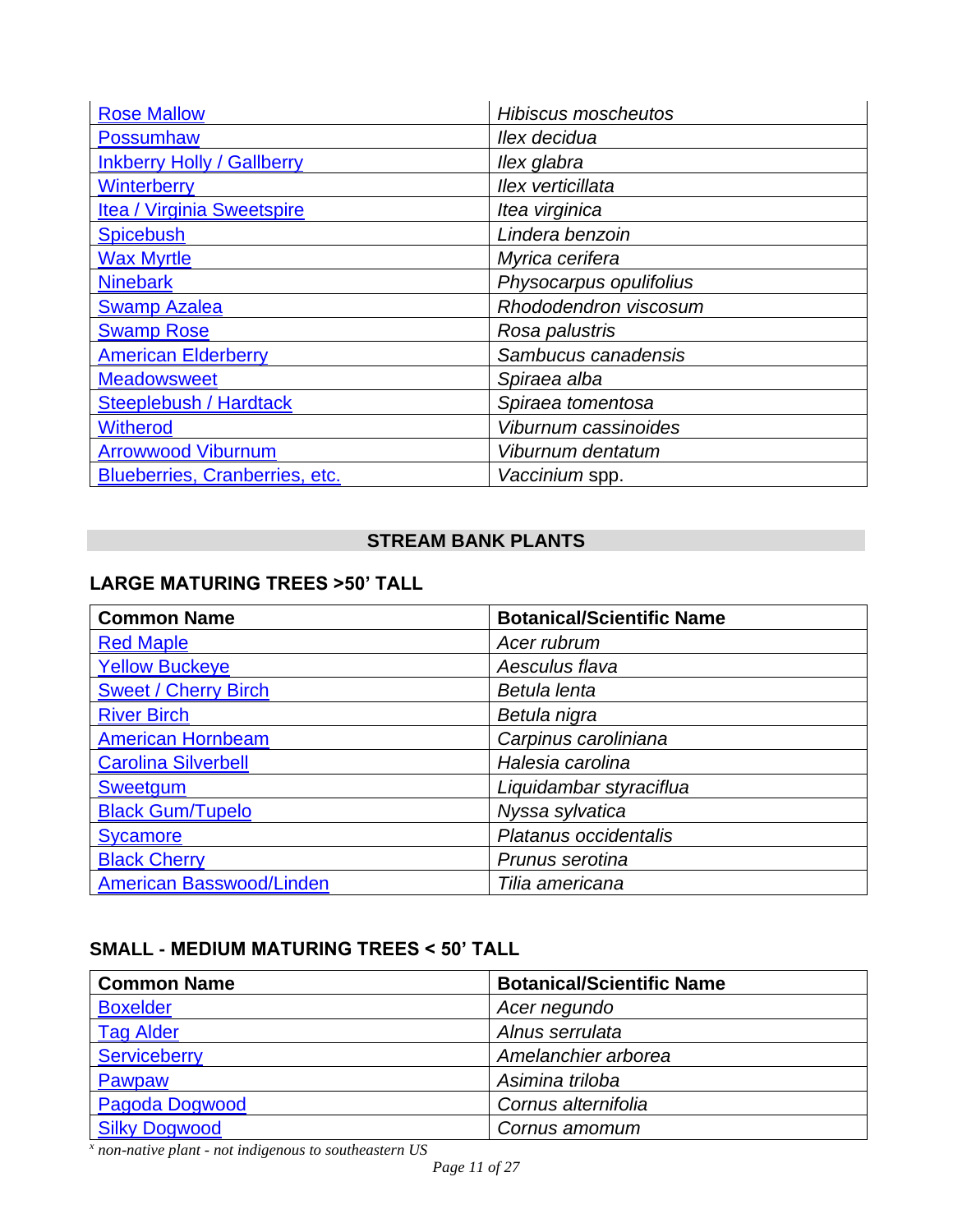| <b>Cockspur Hawthorn</b> | Crataegus crus-galli |
|--------------------------|----------------------|
| Umbrella Tree/Magnolia   | Magnolia tripetala   |
| <b>Black Willow</b>      | Salix nigra          |
| <b>Silky Willow</b>      | Salix sericea        |

# **SHRUBS**

| <b>Common Name</b>                 | <b>Botanical/Scientific Name</b> |
|------------------------------------|----------------------------------|
| <b>Red Chokeberry</b>              | Aronia arbutifolia               |
| <b>Switch Cane / River Cane</b>    | Arundinaria gigantea             |
| <b>Cinnamonbark Clethra</b>        | Clethra acuminata                |
| <b>American Hazelnut / Filbert</b> | Corylus anericana                |
| <b>Winterberry</b>                 | Ilex verticillata                |
| Itea / Virginia Sweetspire         | Itea virginica                   |
| Dog Hobble                         | Leucothoe axillaris              |
| <b>Spicebush</b>                   | Lindera benzoin                  |
| <b>Fetterbush</b>                  | Lyonia ligustrina                |
| <b>Native Deciduous Azaleas</b>    | Rhododendron spp.                |
| <b>Swamp Rose</b>                  | Rosa palustris                   |
| <b>Meadowsweet</b>                 | Spiraea alba                     |
| <b>Steeplebush / Hardtack</b>      | Spiraea tometosa                 |
| <b>Witherod</b>                    | Viburnum cassinoides             |
| <b>Arrowwood Viburnum</b>          | Viburnum dentatum                |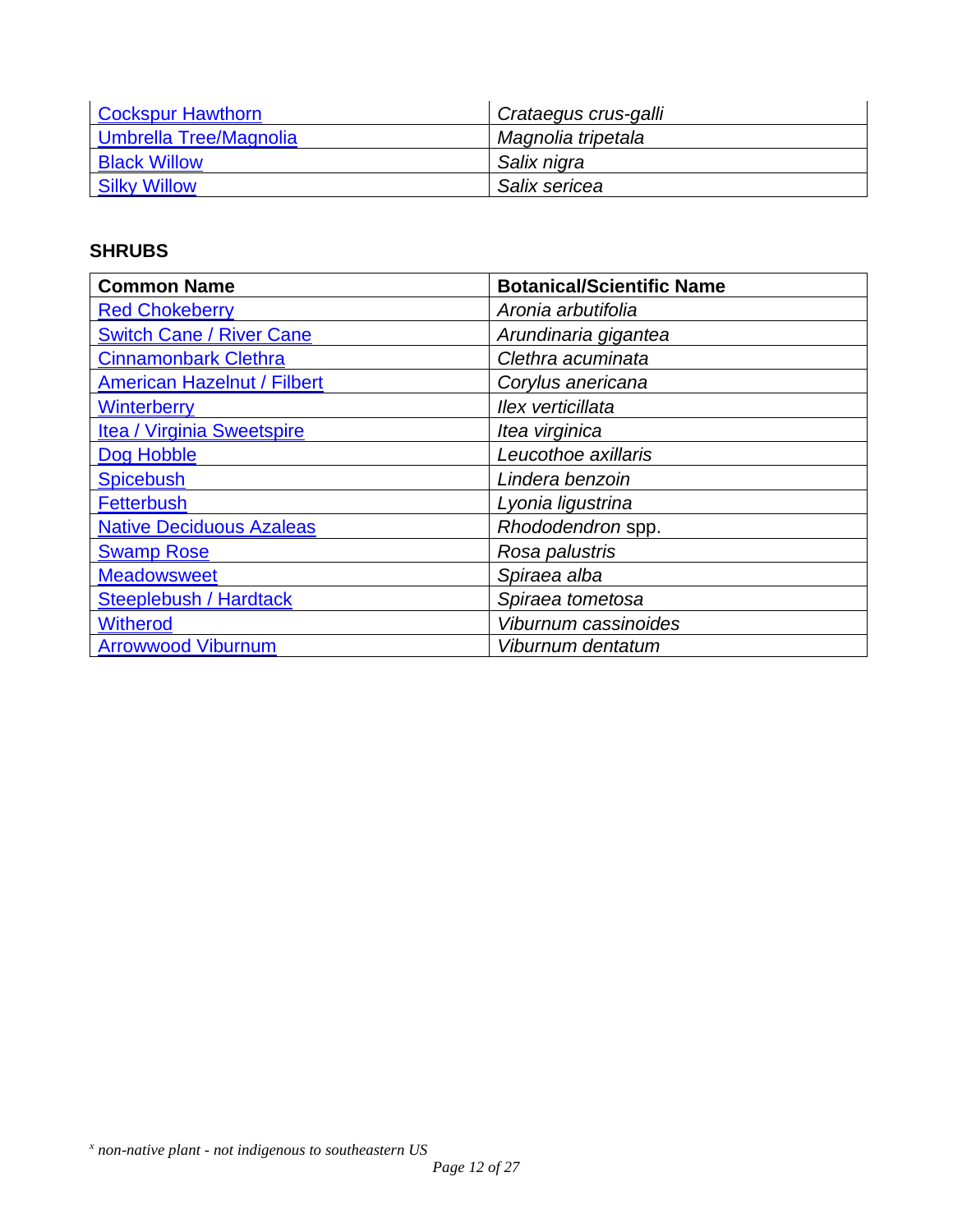### **WILDLIFE AND POLLINATOR HABITAT PLANTS**

Certified as a **Tree City USA** community since 1992 and **Bee City USA** affiliate since 2015, Hendersonville strives to create a beautiful and healthy place to live for people, wildlife, and pollinators.

When planting habitat gardens, it is critically important to use regionally **native plant species as the foundation of the garden** as these will generally best support native wildlife species. Locally suitable non-native plant species may be used to supplement native plantings as long as they are not potentially invasive and/or harmful to the local ecosystem.

The recommended species listed below were chosen on the basis of how well they grow in Henderson County as well as how attractive they are to wildlife and pollinators. These lists are not meant to be exhaustive, but to include the **top-performing 10-30 species within each category of plants.** Whether you are planting one hundred acres or one hanging basket, the following lists will offer valuable recommendations.

When selecting plants for a particular location, be sure to click on plant names to do some additional research to match the plants' needs in terms of sunlight, moisture, soil conditions, etc. with what the site provides. When aiming to attract pollinators, also choose plants by bloom period to try to **provide a continuous succession of flowers throughout the seasons**. Strive to **eliminate pesticides** that could harm the beneficial wildlife species attracted to your garden.

In addition to planting species to provide nectar, pollen, nuts, seeds, fruits, etc. to feed wildlife, **include plants to be used for shelter, nesting sites, and/or reproduction.** For butterflies and moths, these are known as **[host plants](https://www.wildones.org/wp-content/images/NativeCaterpillarsMothsButterfliesHostNativeWoodies.pdf)**. It may seem counterintuitive to plant species whose leaves are intended to be nibbled or even devoured, but this is critical to supporting wildlife in all stages of life. Besides producing the next generation of butterflies and moths, caterpillars serve as crucial sources of food for baby birds. In fact, nearly all terrestrial birds rear their young exclusively on insects, not seeds or berries.

| <b>Common Name</b>       | <b>Botanical/Scientific Name</b> | <b>Habitat Notes</b>                                                        |
|--------------------------|----------------------------------|-----------------------------------------------------------------------------|
| <b>Bluestar</b>          | Amsonia tabermontae              | nectar, pollen,                                                             |
| <b>Wild Columbine</b>    | Aquilegia canadensis             | nectar (for hummingbirds)                                                   |
| Milkweeds*               | Asclepias spp.                   | nectar, hosts monarch butterflies + 11 other moth/butterfly species         |
| <b>Wild Indigos</b>      | Baptisia spp.                    | nectar, pollen, hosts wild indigo duskywing, silver-spotted skipper, others |
| <b>Blue Mistflower</b>   | Conoclinium coelestinum          | nectar (a magnet for monarchs during fall migration), pollen                |
| Coreopsis/Tickseeds      | Coreopsis spp.                   | nectar, pollen, seeds                                                       |
| <b>Purple Coneflower</b> | Echinacea purpurea               | nectar, pollen, seeds, hosts silvery checkerspot butterflies                |
| Joe-Pye-Weeds            | Eutrochium spp.                  | nectar, pollen, seeds, hosts 41 moth/butterfly species                      |

#### **NATIVE FLOWERS (Part 1: Commonly Available "Go-to" Species for Pollinators)**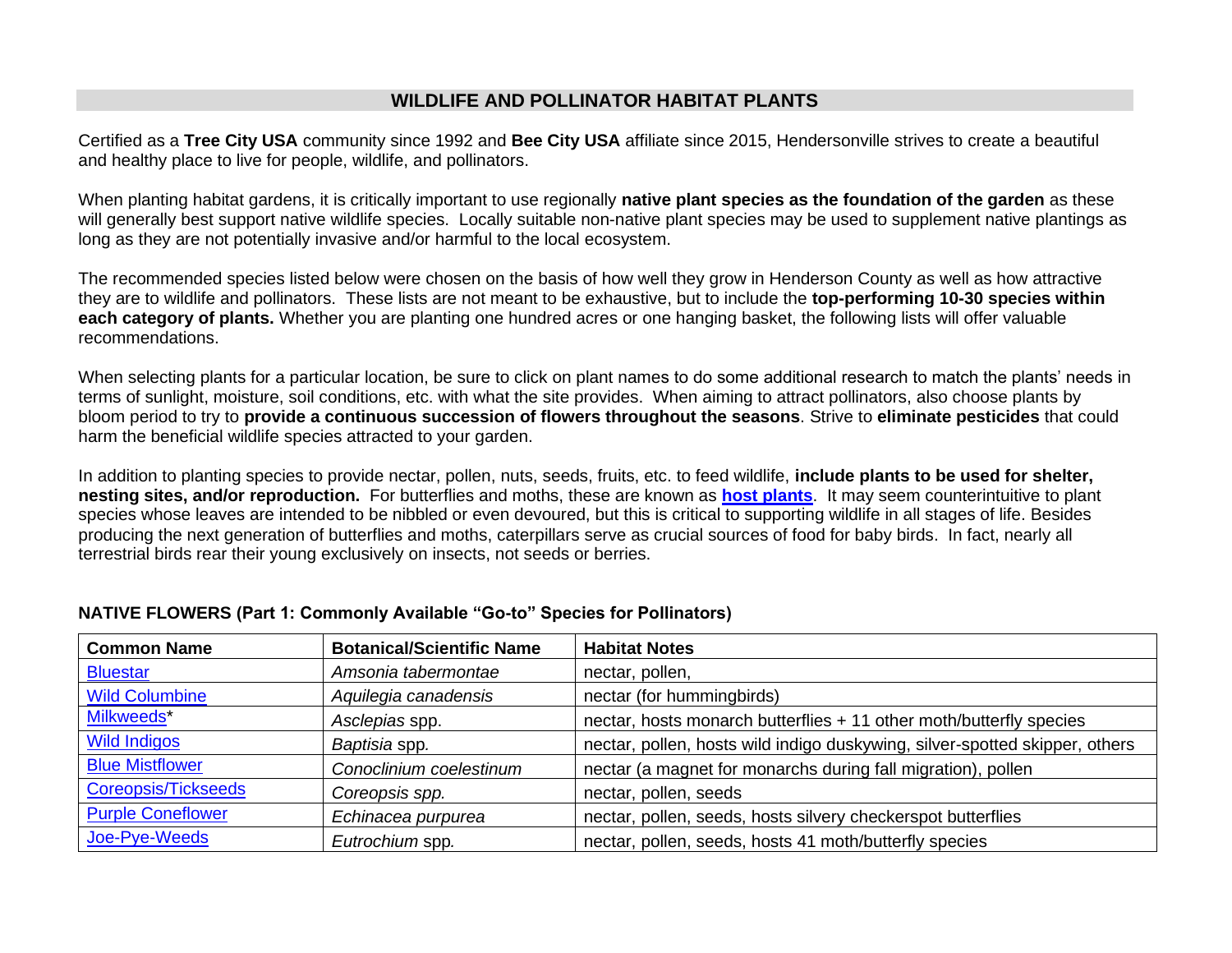| <b>Sneezeweeds</b>         | Helenium spp.                                    | nectar, pollen                                                                                                |
|----------------------------|--------------------------------------------------|---------------------------------------------------------------------------------------------------------------|
| <b>Sunflowers</b>          | Helianthus spp.                                  | nectar, pollen, seeds, hosts 73 moth/butterfly species                                                        |
| <b>Blazing Stars</b>       | Liatris spp.                                     | nectar, pollen, seeds                                                                                         |
| <b>Cardinal Flower</b>     | Lobelia cardinalis                               | nectar (for hummingbirds), hosts 4 moth/butterfly species                                                     |
| <b>Beebalm / Bergamot</b>  | Monarda spp.                                     | nectar, pollen, hosts 7 moth/butterfly species                                                                |
| <b>Evening Primrose</b>    | Oenothera speciosa<br>Oenothera fruticosa        | nectar, pollen, seeds, hosts 16 moth/butterfly species, evening blooms for<br>moths, supports specialist bees |
| Penstemon / Beardtongue    | Penstemon spp.                                   | nectar, pollen, hosts 8 moth/butterfly species                                                                |
| Phlox                      | Phlox spp.                                       | nectar, pollen, hosts 8 moth/butterfly species                                                                |
| <b>Mountain Mints</b>      | Pycnanthemum spp.                                | nectar, pollen (P. muticum is most attractive to a diversity of pollinators)                                  |
| <b>Obedient Plant</b>      | Physostegia virginiana                           | nectar, pollen                                                                                                |
| <b>Black-eyed Susans</b>   | Rudbeckia spp.                                   | nectar, pollen, seeds, hosts 17 moth/butterfly species                                                        |
| <b>Goldenrods</b>          | Solidago spp.                                    | nectar, pollen, hosts 115 moth/butterfly species                                                              |
| <b>Asters</b>              | Symphyotrichum spp.                              | nectar, pollen, hosts 112 moth/butterfly species                                                              |
| <b>OH / VA Spiderworts</b> | Tradescantia ohiensis<br>Tradescantia virginiana | nectar, pollen                                                                                                |
| <b>Rose Verbena</b>        | Verbena canadensis                               | nectar, pollen, hosts 11 moths/butterflies, attractive to hummingbird moths                                   |

**\*Special Note About Native Milkweeds:** Milkweeds are a perfect example of the importance of choosing the right plant for the right place. If you have a sunny and especially dry location, butterfly weed (*Asclepias tuberosa*) grows a long taproot and is quite drought tolerant, once established. If you have a sunny but soggy spot, swamp milkweed (*Asclepias incarnata*) is tolerant of having "wet feet." If you have a sunny area with soil of moderate moisture, take your pick! If you have a larger sunny area, you may want to plant common milkweed (*Asclepias syriaca*). This species spreads by horizontal underground rhizomes. Be prepared for it to move around and also form large colonies in a short amount of time. For this reason, it is typically recommended for more naturalized plantings or pocket meadows instead of smaller or more formal gardens. If you have a shadier site, poke milkweed (*Asclepias exaltata*) will not only survive, but thrive and even bloom in partial shade.

### **NATIVE FLOWERS (Part 2: Less Commonly Available - Worth Seeking Out)**

| <b>Common Name</b>            | <b>Botanical/Scientific Name</b>            | <b>Habitat Notes</b>                             |
|-------------------------------|---------------------------------------------|--------------------------------------------------|
| <b>Downy Wood Mint</b>        | Blephilia ciliata                           | nectar, pollen                                   |
| <b>Bellfowers / Harebells</b> | Campanula americana<br>Campanula divaricata | nectar, pollen, supports many native bees        |
| <b>Partridge Pea</b>          | Chamaecrista fasciculata                    | nectar, pollen, seeds, hosts sulphur butterflies |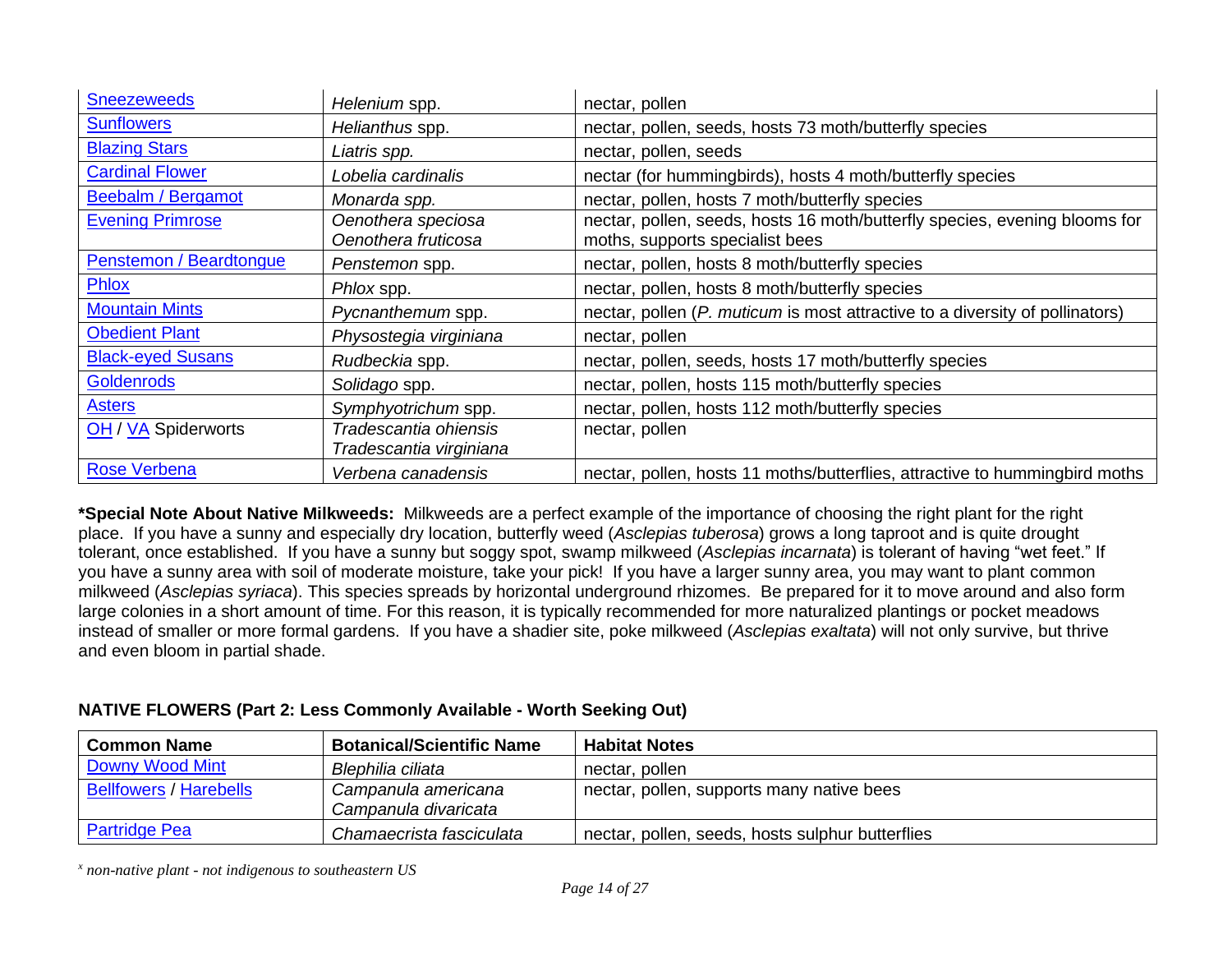| <b>Green and Gold</b>         | Chrysogonum virginianum          | nectar, pollen                                                            |
|-------------------------------|----------------------------------|---------------------------------------------------------------------------|
| <b>Golden Aster</b>           | Chrysopsis mariana               | nectar, pollen                                                            |
| <b>Native Thistles</b>        | Cirsium spp.                     | nectar, pollen, seeds                                                     |
| <b>Rattlesnake Master</b>     | Eryngium yuccifolium             | nectar, pollen, seeds                                                     |
| <b>Boneset</b>                | Eupatorium perfoliatum           | nectar, pollen, seeds                                                     |
| <b>Ox-eye/False Sunflower</b> | Heliopsis helianthoides          | nectar, pollen, seeds                                                     |
| <b>Hibiscus / Mallows</b>     | Hibiscus spp.                    | nectar, pollen, supports specialist bees (hibiscus bees)                  |
| <b>Jewelweeds</b>             | Impatiens capensis and pallida   | nectar (major source for fall migrating hummingbirds), pollen             |
| <b>Great Blue Lobelia</b>     | Lobelia siphilitica              | nectar, pollen, hosts 4 moth/butterfly species                            |
| <b>Ragworts</b>               | Packera aurea<br>Packera anonyma | nectar pollen (early spring source)                                       |
| <b>Jacob's Ladder</b>         | Polemonium reptans               | nectar, pollen (early spring source)                                      |
| <b>Figwort</b>                | Scrophularia marilandica         | nectar, pollen                                                            |
| <b>Downy Skullcap</b>         | Scutellaria incana               | nectar, pollen                                                            |
| <b>Fire Pink</b>              | Silene virginica                 | nectar, pollen                                                            |
| <b>Indian Pink</b>            | Spigelia marilandica             | nectar (for hummingbirds)                                                 |
| <b>Foamflower</b>             | Tiarella cordifolia              | nectar, pollen                                                            |
| <b>Wingstem / Crownbeard</b>  | Verbesina alternifolia           | nectar, pollen, seeds                                                     |
| <b>Ironweeds</b>              | Vernonia spp.                    | nectar, pollen, hosts 19 moth/butterfly species                           |
| <b>Culvers Root</b>           | Veronicastrum virginicum         | nectar, pollen                                                            |
| <b>Violets</b>                | Viola spp.                       | nectar, pollen, hosts 29 moths/butterflies inc. great spangled fritillary |
| <b>Golden Alexanders</b>      | Zizia aurea                      | nectar, pollen, hosts black swallowtail butterflies                       |

# **NATIVE GRASSES & SEDGES**

| <b>Common Name</b>          | <b>Botanical/Scientific Name</b> | <b>Habitat Notes</b>                                            |
|-----------------------------|----------------------------------|-----------------------------------------------------------------|
| <b>Big Bluestem</b>         | Andropogon gerardi               | seeds, hosts common wood nymph and skippers, bumble bee habitat |
| <b>Elliott's Bluestem</b>   | Andropogon gyrans                | seeds, hosts common wood nymph and skippers, bumble bee habitat |
| <b>Split-beard Bluestem</b> | Andropogon ternarius             | seeds, hosts common wood nymph and skippers, bumble bee habitat |
| <b>Broomsedge</b>           | Andropogon virginicus            | seeds, hosts common wood nymph and skippers, bumble bee habitat |
| Sedges*                     | Carex spp.                       | seeds, hosts numerous skippers, bumble bee nesting habitat      |
| <b>Cherokee Sedge</b>       | Carex cherokeensis               | seeds, hosts numerous skippers, bumble bee nesting habitat      |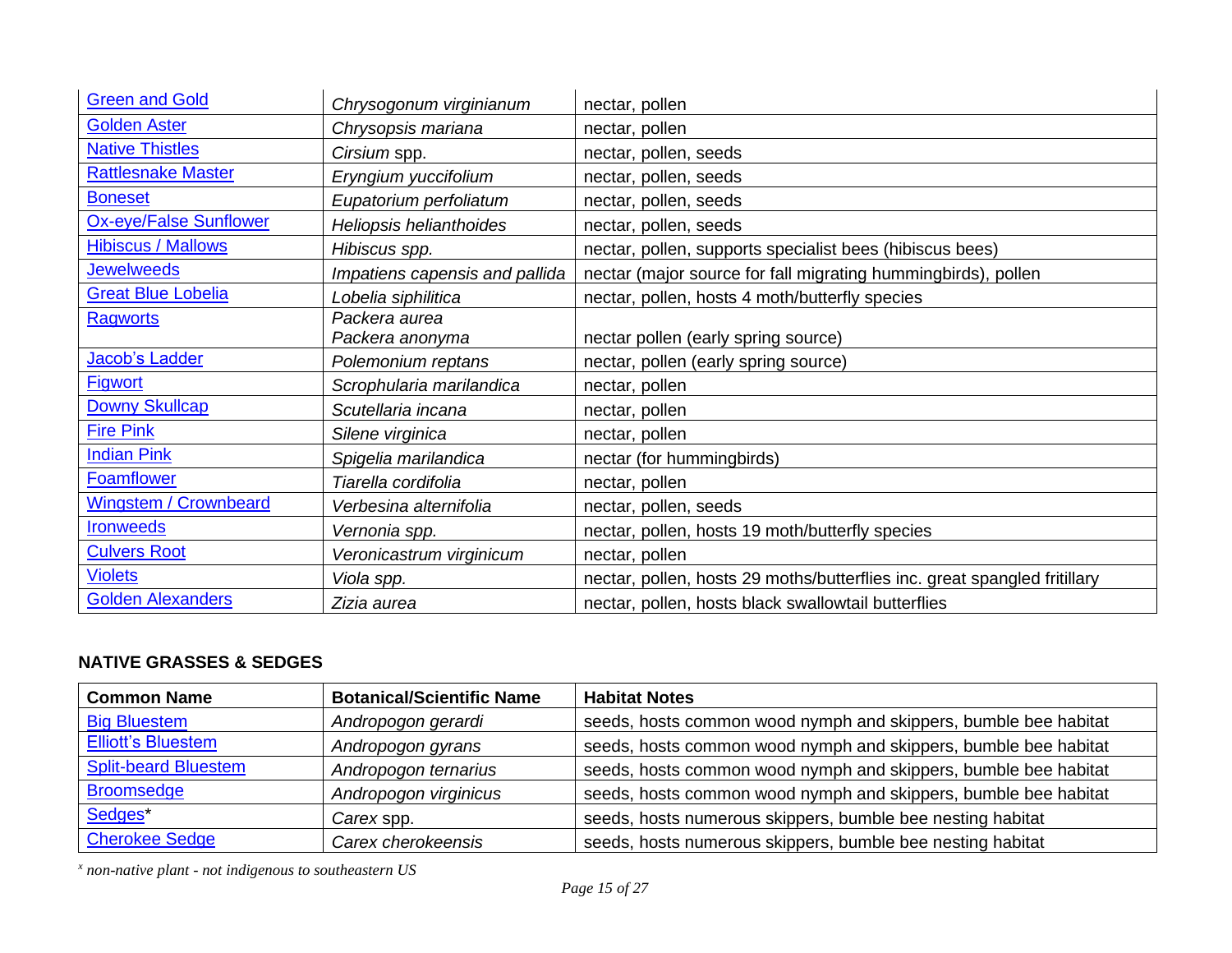| <b>Fraser's Sedge</b>       | Carex fraseriana        | seeds, hosts numerous skippers, bumble bee nesting habitat              |
|-----------------------------|-------------------------|-------------------------------------------------------------------------|
| Pennsylvania Sedge          | Carex pensylvanica      | seeds, hosts numerous skippers, bumble bee nesting habitat              |
| <b>Purple Love Grass</b>    | Eragrostis spectablis   | seeds, hosts numerous skippers, bumble bee nesting habitat              |
| <b>Pink Muhly Grass</b>     | Muhlenbergia capillaris | seeds, nesting habitat for bumble bees                                  |
| <b>Switch / Panic Grass</b> | Panicum virgatum        | seeds, hosts pink streak moths and skippers, bumble bee nesting habitat |
| <b>Little Bluestem</b>      | Schizachyrium scoparium | seeds, hosts common wood nymph and skippers, bumble bee habitat         |
| <b>Yellow Indiangrass</b>   | Sorghastrum nutans      | seeds, hosts pepper-and-salt skipper, bumble bee habitat                |
| <b>Purple Top Tridens</b>   | Tridens flavus          | Seeds, hosts skippers, common wood nymph, little glassywing             |
| <b>Eastern Gamagrass</b>    | Tripsacum dactyloides   | seeds, used by ground nesting birds to build nests, bumble bee habitat  |

**\*Special Note About Native Sedges:** Though sometimes difficult to find, the following are also great choices for native sedges to seek out: [Bailey's Sedge](https://www.wildflower.org/plants/result.php?id_plant=CABA7) (*Carex baileyi*), [Brownish Sedge](https://www.wildflower.org/plants/result.php?id_plant=CABR15) (*Carex brunnescens*), [Rudge's White-Edge Sedge](https://www.wildflower.org/plants/result.php?id_plant=CADER) (Carex debilis var. rudgei or *Carex flexuosa*), [Shallow Sedge](https://www.wildflower.org/plants/result.php?id_plant=CALU5) (*Carex lurida*), [Roan Mountain Sedge](https://www.wildflower.org/plants/result.php?id_plant=CARO10) (*Carex roanensis*), [Rosy Sedge](https://www.wildflower.org/plants/result.php?id_plant=CARO22) (*Carex rosea*), [Tussock / Upright Sedge](https://www.wildflower.org/plants/result.php?id_plant=cast8) (*Carex stricta*).

#### **NATIVE VINES**

| <b>Common Name</b>               | <b>Botanical/Scientific Name</b> | <b>Habitat Notes</b>                                             |
|----------------------------------|----------------------------------|------------------------------------------------------------------|
| <b>Dutchman's Pipevine</b>       | Aristolochia macrophylla         | hosts pipevine swallowtail butterflies                           |
| <b>Wooly Pipevine</b>            | Aristolochia tomentosa           | hosts pipevine swallowtail butterflies                           |
| Crossvine                        | Bignonia capreolata              | nectar, pollen, hosts rustic sphinx moth                         |
| <b>Trumpet Creeper</b>           | Campis radicans                  | nectar (for hummingbirds)                                        |
| <b>Virgin's Bower</b>            | Clematis virginiana              | nectar (blooms during late summer dearth period), pollen, seeds  |
| <b>Coral/Trumpet Honeysuckle</b> | Lonicera sempervirens            | nectar (for hummingbirds), hosts 36 moth/butterfly species       |
| <b>Virginia Creeper</b>          | Parthenocissus quinquefolia      | Fruits, hosts several species of sphinx moths                    |
| Passionvine / Maypop             | Passiflora incarnata             | nectar, pollen, hosts gulf and variegated fritillary butterflies |

#### **NATIVE SHRUBS**

| <b>Common Name</b>           | <b>Botanical/Scientific Name</b> | <b>Habitat Notes</b>                                       |
|------------------------------|----------------------------------|------------------------------------------------------------|
| <b>Bottlebrush Buckeye</b>   | Aesculus parviflora              | nectar (for hummingbirds), hosts 33 moth/butterfly species |
| <b>Devil's Walking Stick</b> | Aralia spinosa                   | nectar, pollen, fruits                                     |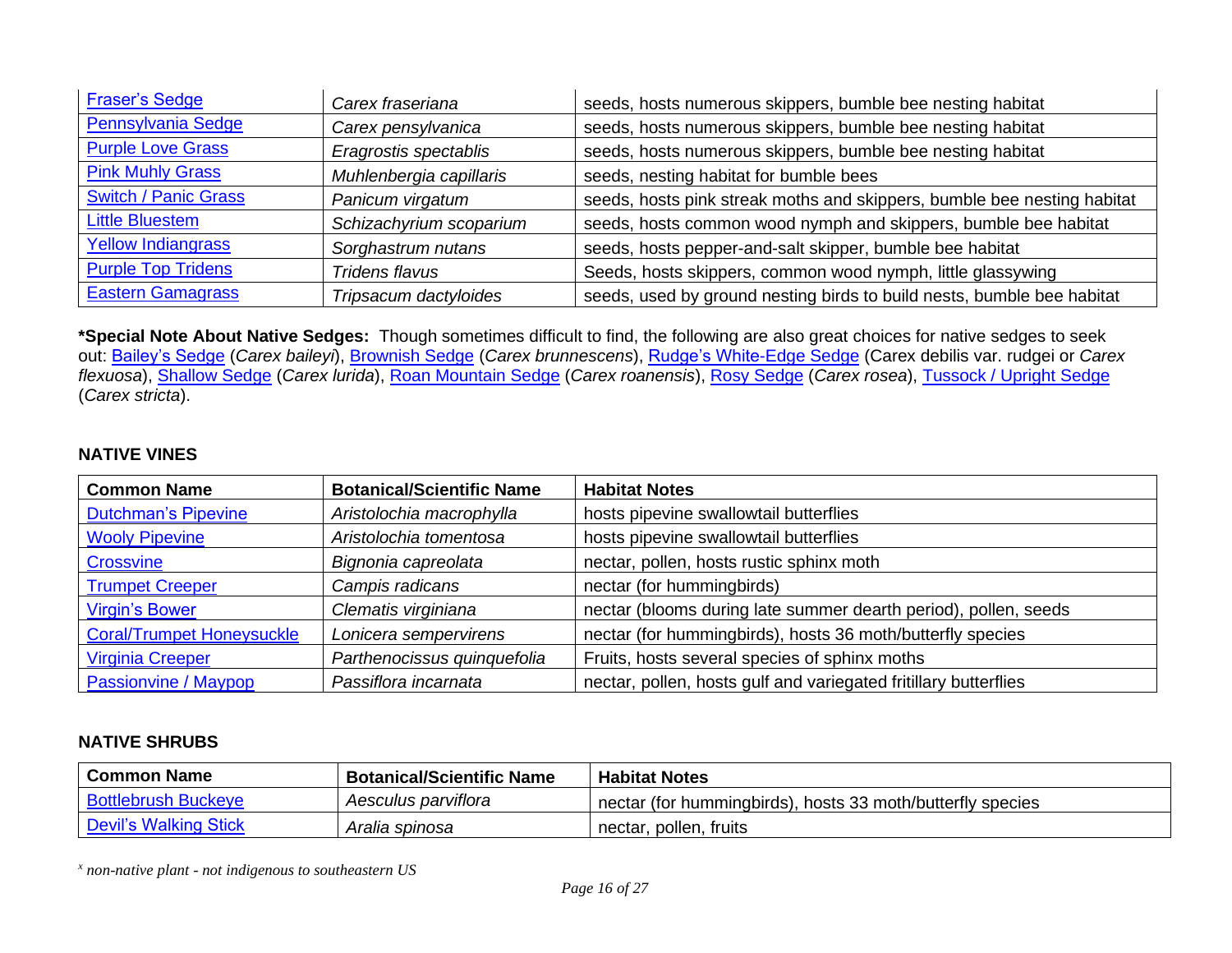| <b>Red Chokeberry</b>                                               | Aronia arbutifolia                              | nectar, pollen, fruits, hosts 6 moth/butterfly species                                                                                 |
|---------------------------------------------------------------------|-------------------------------------------------|----------------------------------------------------------------------------------------------------------------------------------------|
| <b>American Beautyberry</b>                                         | Callicarpa americana                            | nectar, pollen, fruits, hosts spring azure and snowberry clearwing                                                                     |
| <b>Sweetshrub/ Carolina Allspice</b>                                | Calycanthus floridus                            | nectar, pollen (most often pollinated by beetles)                                                                                      |
| <b>New Jersey Tea</b>                                               | Ceanothus americanus                            | nectar, pollen, host plant for butterflies, supports specialist bees                                                                   |
| <b>Button Bush</b>                                                  | Cephalanthus occidentalis                       | nectar (major source), pollen, seeds, hosts 19 moth/butterfly species                                                                  |
| <b>Clethra / Summersweet</b>                                        | Clethra alnifolia                               | nectar, pollen, fruits, hosts 10 moth/butterfly species                                                                                |
| <b>American Hazelnut</b>                                            | Corylus americana                               | pollen, nuts, hosts 10 moth/butterfly species                                                                                          |
| <b>Southern Bush Honeysuckle</b>                                    | Diervilla sessilifolia                          | nectar, pollen                                                                                                                         |
| Hearts-a-Bustin'                                                    | Euonymus americanus                             | nectar, fruits, hosts 11 moth/butterfly species                                                                                        |
| <b>Dwarf Fothergilla</b>                                            | Fothergilla gardenii                            | nectar, pollen                                                                                                                         |
| Witchhazel                                                          | Hamamelis virginiana                            | nectar, pollen, hosts 63 moth/butterfly species                                                                                        |
| <b>Native Hydrangeas</b>                                            | Hydrangea spp.                                  | nectar, pollen                                                                                                                         |
| St. Johnswort                                                       | Hypericum spp.                                  | nectar, pollen (major source), hosts 20 moth/butterfly species                                                                         |
| <b>Winterberry Hollies</b>                                          | llex spp.                                       | nectar, pollen, fruits                                                                                                                 |
| Itea / Virginia Sweetspire                                          | Itea virginica                                  | nectar, pollen, seeds                                                                                                                  |
| <b>Mountain Laurel</b>                                              | Kalmia latifolia                                | nectar, pollen, hosts 33 moth/butterfly species                                                                                        |
| Doghobble / Fetterbush                                              | Leucothoe fontanesia                            | nectar, pollen                                                                                                                         |
| <b>Spicebush</b>                                                    | Lindera benzoin                                 | fruits (17 bird species), hosts spicebush swallowtail butterflies + 10 others                                                          |
| <b>Eastern Ninebark</b>                                             | Physocarpus opulifolius                         | nectar, pollen                                                                                                                         |
| <b>Native Azaleas &amp;</b><br><b>Rhododendrons</b>                 | Rhododendron spp.                               | nectar, pollen, hosts 51 moth/butterfly species, flame azalea is one of only<br>a few known plants to be pollinated by butterfly wings |
| <b>Sumacs</b>                                                       | Rhus spp.                                       | nectar, pollen, hosts red-banded hairstreak                                                                                            |
| Blackberry/Dewberry/Raspberry                                       | Rubus spp.                                      | nectar, pollen, fruits                                                                                                                 |
| Willow Shrubs: Pussy Willow,<br><b>Silky Willow, Prairie Willow</b> | Salix discolor, Salix sericea,<br>Salix humilis | pollen (some bees use exclusively), hosts 455 butterfly/moth species                                                                   |
| <b>American Elderberry</b>                                          | Sambucus canadensis                             | pollen, fruits (eaten by 120 bird species), hosts 42 moth/butterfly species,<br>stems provide nest sites for mason bees                |
| <b>Spiraeas</b>                                                     | Spiraea spp.                                    | nectar, pollen                                                                                                                         |
| <b>Blueberries</b>                                                  | Vaccinium spp.                                  | nectar, pollen, fruits, hosts 288 moth/butterfly species                                                                               |
| <b>Viburnums</b>                                                    | Viburnum spp.                                   | nectar, pollen, fruits (35 bird species), hosts 104 moth/butterfly species                                                             |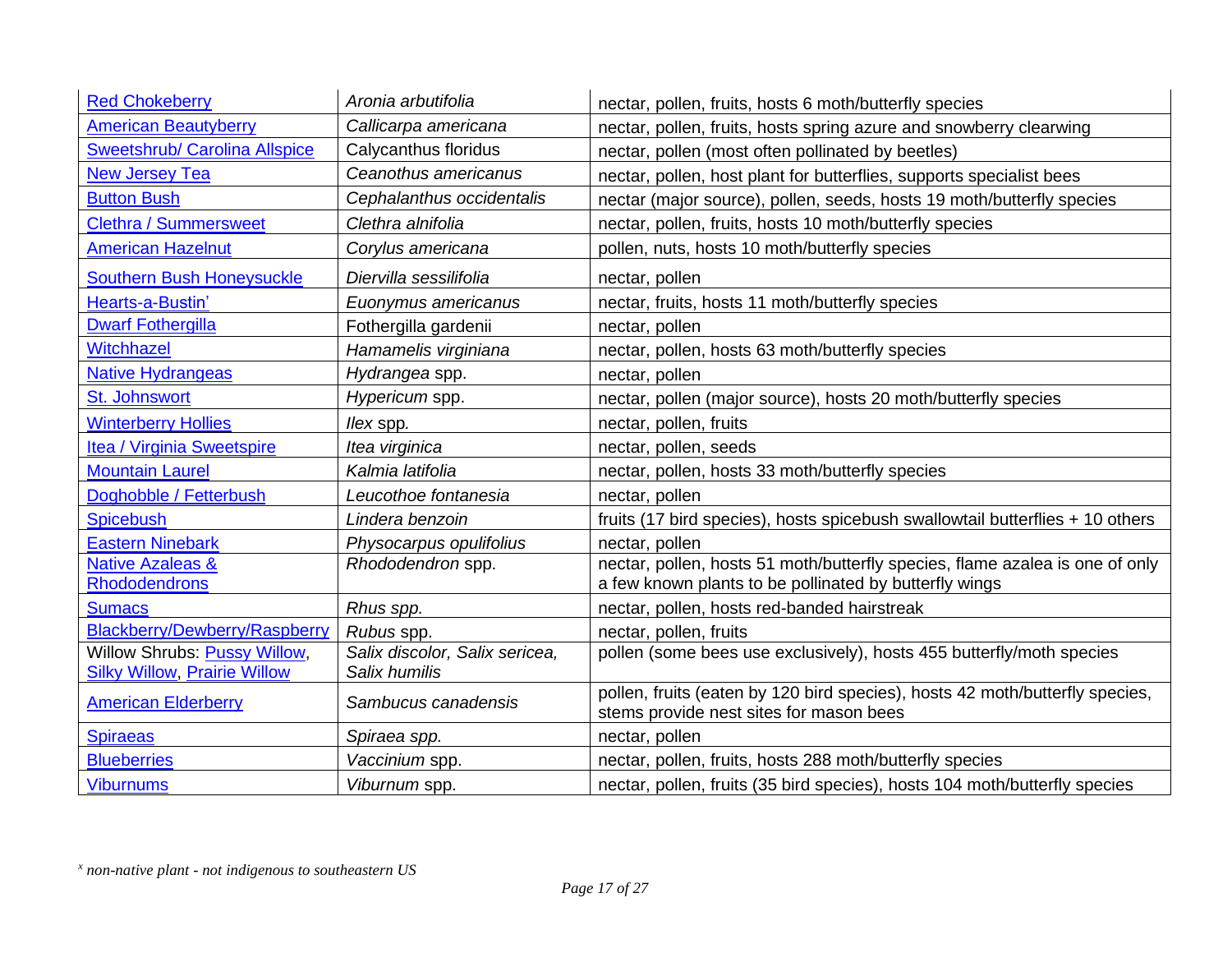# **NATIVE SMALL - MEDIUM MATURING TREES < 50' TALL**

| <b>Common Name</b>         | <b>Botanical/Scientific Name</b> | <b>Habitat Notes</b>                                                                                                                                  |
|----------------------------|----------------------------------|-------------------------------------------------------------------------------------------------------------------------------------------------------|
| <b>Red Buckeye</b>         | Aesculus pavia                   | nectar (for hummingbirds), hosts 33 moth/butterfly species                                                                                            |
| <b>Serviceberries</b>      | Amelanchier spp.                 | nectar, pollen, fruits (40 bird species), hosts 124 moths/butterflies                                                                                 |
| Pawpaw                     | Asimina triloba                  | fruits, hosts zebra swallowtail butterflies + 11 other moths/butterflies                                                                              |
| <b>Allegheny Chinkapin</b> | Castanea pumila                  | Nuts, hosts orange-tipped oakworm moth                                                                                                                |
| <b>Eastern Redbud</b>      | Cercis canadensis                | nectar, pollen, seeds, hosts 24 moths/butterflies, leafcutter bees harvest<br>leaves to use in nesting sites                                          |
| <b>Pagoda Dogwood</b>      | Cornus alternifolia              | nectar, pollen, fruits                                                                                                                                |
| <b>Flowering Dogwood</b>   | Cornus florida                   | nectar, pollen, fruits (93 bird species), hosts 118 moths/butterflies<br>(Look for anthracnose-resistant cultivars such as 'Appalachian Spring')      |
| <b>Hawthorns</b>           | Crataegus spp.                   | nectar, pollen, fruits (39 bird species) hosts 168 moths/butterflies                                                                                  |
| <b>Carolina Silverbell</b> | Halesia carolina                 | nectar, pollen, hosts 7 moths/butterflies including the promethea moth,<br>eastern tiger swallowtail, mourning cloak, red-spotted purple, viceroy     |
| <b>American Holly</b>      | llex opaca                       | nectar, pollen, fruits, hosts 39 moth/butterfly species                                                                                               |
| <b>Southern Crabapple</b>  | Malus angustifolia               | nectar, pollen, fruits, hosts 308 moth/butterfly species                                                                                              |
| <b>Red Mulberry</b>        | Morus rubra                      | fruits, host plant for red admiral butterfly                                                                                                          |
| <b>Eastern Red Cedar</b>   | Juniperus virginiana             | berry-like cones (eaten by 90 bird species), hosts 42 moths/butterflies<br>(cedar apple rust disease can spread to apples/hawthorns if planted close) |
| Sourwood                   | Oxydendrum arboreum              | nectar (major source), hosts 14 moths/butterflies                                                                                                     |
| <b>American Plum</b>       | Prunus americana                 | nectar, pollen, fruits, host numerous moth/butterfly species                                                                                          |
| <b>Sassafras</b>           | Sassafras albidum                | nectar, pollen, fruits eaten by 23 bird species, hosts 38 moths/butterflies                                                                           |

# **NATIVE LARGE MATURING TREES >50' TALL**

| <b>Common Name</b>        | <b>Botanical/Scientific Name</b> | <b>Habitat Notes</b>                                                                           |
|---------------------------|----------------------------------|------------------------------------------------------------------------------------------------|
| <b>Red Maple</b> *        | Acer rubrum                      | nectar, pollen (crucial early spring source), seeds, maples host 285<br>moth/butterfly species |
| <b>Hickories</b>          | Carya spp.                       | nuts, hosts 244 moth/butterfly species                                                         |
| <b>American Persimmon</b> | Diospyros virginiana             | fruits, hosts 46 moth/butterfly species                                                        |
| <b>American Beech</b>     | Fagus grandifolia                | Beechnuts, hosts 134 moth/butterfly species                                                    |
| <b>Honey Locust</b>       | Gleditsia triacanthos            | nectar, pollen, seeds, hosts 44 moth/butterfly species                                         |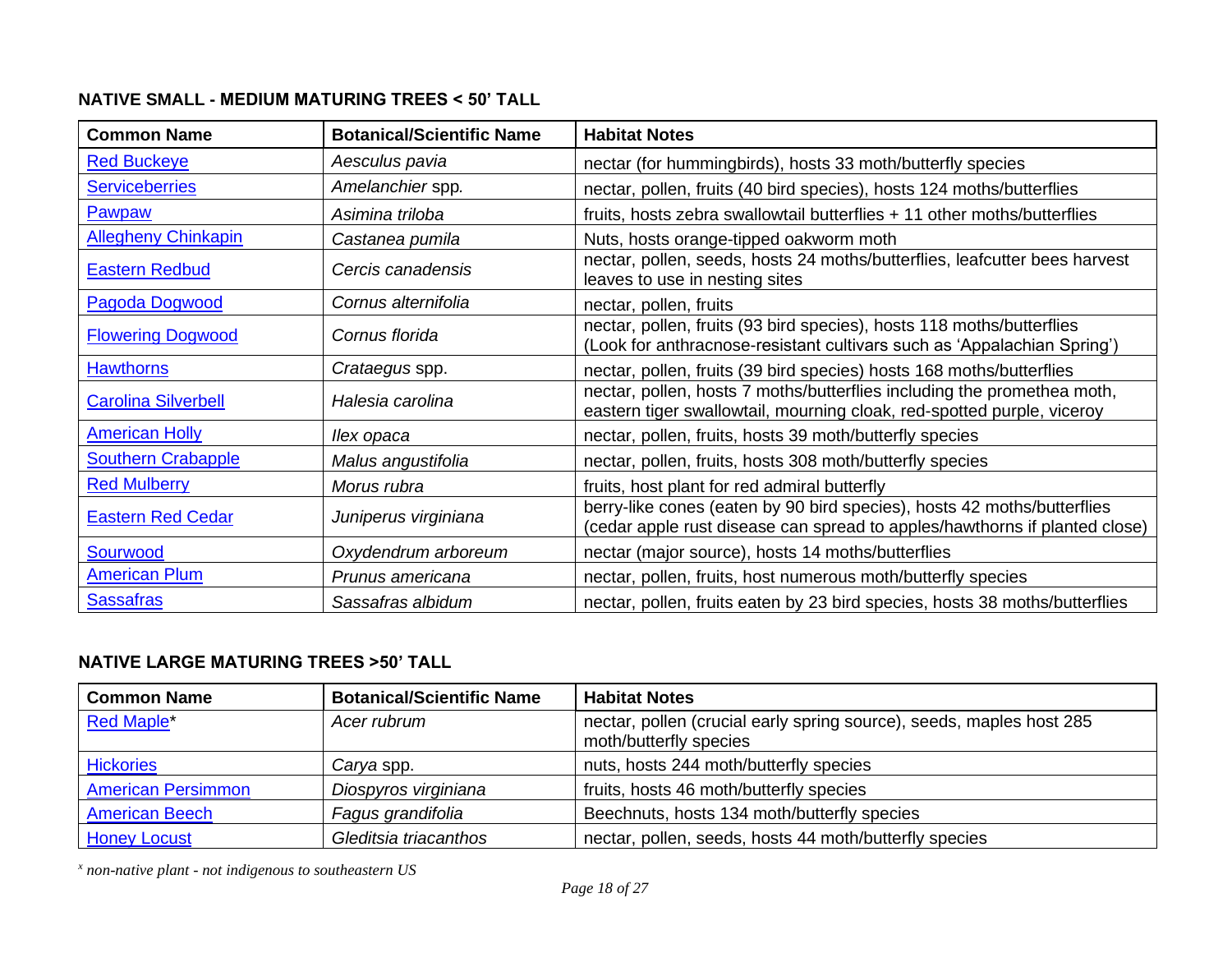| <b>Sweet Gum</b>                | Liquidambar styraciflua | Seeds, hosts 36 moth/butterfly species                                     |
|---------------------------------|-------------------------|----------------------------------------------------------------------------|
| <b>Tulip Tree</b>               | Liriodendron tulipifera | nectar (major source), pollen, seeds, hosts tiger swallowtails + 20 others |
| <b>Black Gum/Tupelo</b>         | Nyssa sylvatica         | nectar, fruits eaten by 28 bird species, hosts 36 moth/butterfly species   |
| <b>Pines</b>                    | Pinus spp.              | seeds                                                                      |
| <b>Black Cherry</b>             | Prunus serotina         | nectar, pollen, fruits, hosts > 450 moth and butterfly species             |
| <b>Oaks</b>                     | Quercus spp.            | acorns, hosts > 540 moth and butterfly species                             |
| <b>Black Locust</b>             | Robinia pseudoacacia    | nectar (major source), pollen, seeds, hosts 72 moth/butterfly species      |
| <b>Willows</b>                  | Salix spp.              | pollen (some bees use exclusively), hosts 455 butterfly/moth species       |
| <b>American Basswood/Linden</b> | Tilia americana         | nectar (major source), pollen, hosts 149 moth/butterfly species            |

**\*Special Note About Red Maples:** Species red maples are highly variable trees. Their growth habit, fall color, leaf shape, etc. are remarkably inconsistent. Some produce only male flowers, some produce only female flowers, and some produce both. For landscape uses, cultivars (ex 'Autumn Flame') are recommended. If your desire is to provide flowers that produce pollen, be sure to choose a male cultivar.

# **NON-NATIVE HERBS, ANNUALS & MORE**

Reminder: While the foundation of wildlife and pollinator habitat gardens consists primarily of regionally native plant species, there are "well-behaved" (not invasive) non-native species that can be used to supplement plantings. In addition, many herbs and annual species are particularly well-suited for smaller container plantings (hanging baskets, window boxes, pots, etc.). No matter how small the space, everyone can plant something to benefit wildlife and/or pollinators!

| <b>Common Name</b>                | <b>Botanical/Scientific Name</b> | <b>Habitat Notes</b>                                |  |
|-----------------------------------|----------------------------------|-----------------------------------------------------|--|
| <b>Garden Herbs</b>               |                                  |                                                     |  |
| Borage / Star Flower <sup>x</sup> | Borago officinalis               | nectar, pollen, hosts painted lady butterflies      |  |
| Fennel <sup>x</sup>               | Foeniculum vulgare               | nectar, pollen, hosts black swallowtail butterflies |  |
| Parsley <sup>x</sup>              | Petroselinum crispum             | nectar, pollen, hosts black swallowtail butterflies |  |
| Pineapple Sage <sup>x</sup>       | Salvia elegans                   | nectar (for hummingbirds)                           |  |
| Thyme <sup>x</sup>                | Thymus vulgaris                  | nectar, pollen                                      |  |
| <b>Garden Annuals</b>             |                                  |                                                     |  |
| Spider Flower <sup>x</sup>        | Cleome houtteana                 | nectar, pollen, hosts checkered white butterflies   |  |
| Cosmos <sup>x</sup>               | Cosmos spp.                      | nectar, pollen, seeds                               |  |
| <b>Sunflower</b> <sup>x</sup>     | Helianthus annuus                | nectar, pollen, seeds                               |  |
| <b>Brazilian Sage<sup>x</sup></b> | Salvia guaranitica               | nectar, pollen                                      |  |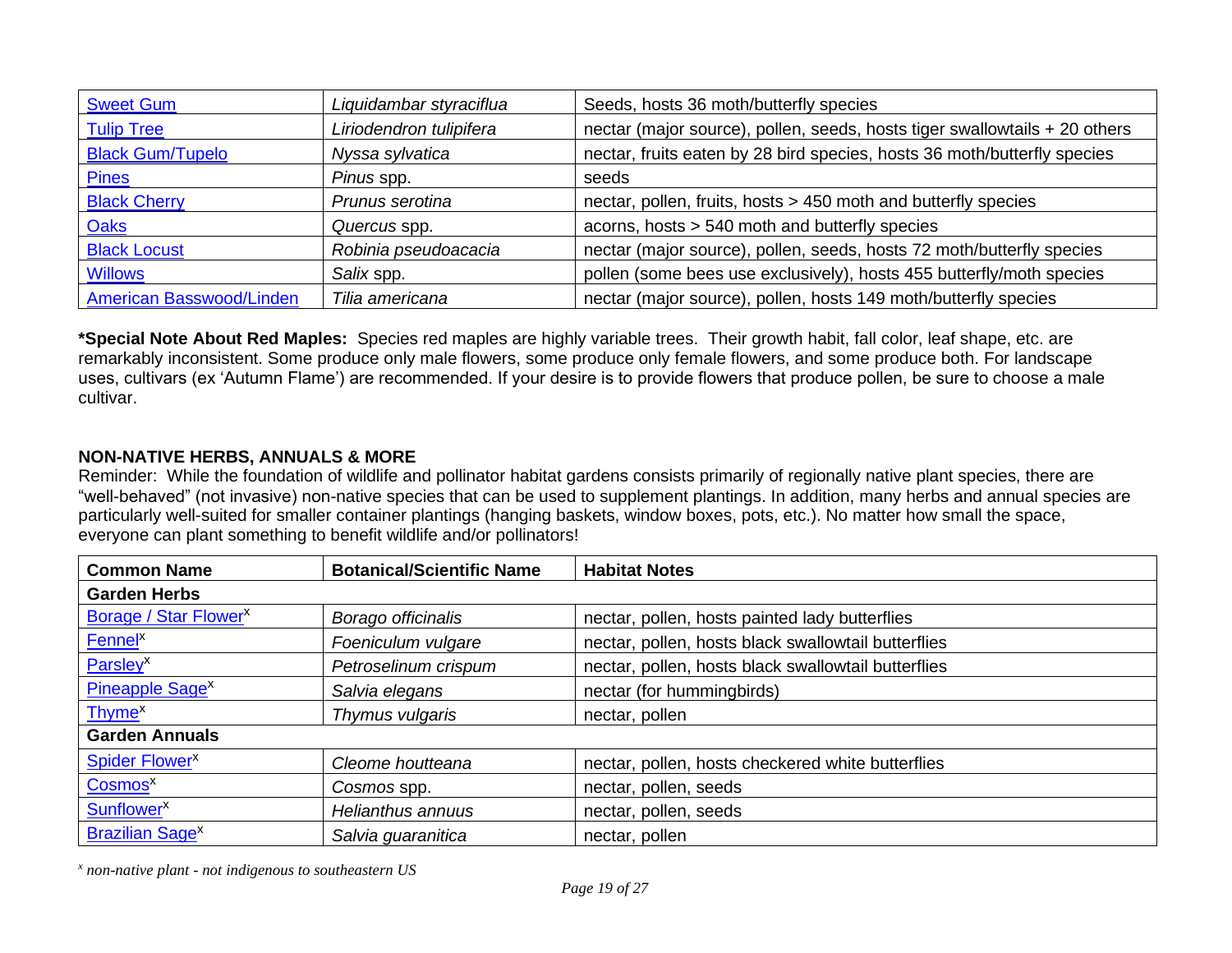| <b>Mexican Sunflower<sup>x</sup></b>        | Tithonia rotundifolia             | nectar, pollen, seeds                                                                                          |
|---------------------------------------------|-----------------------------------|----------------------------------------------------------------------------------------------------------------|
| Zinnia <sup>x</sup>                         | Zinnia elegans                    | nectar, pollen, seeds (avoid double-flowered varieties that can greatly<br>reduce available nectar and pollen) |
| <b>Container Annuals</b>                    | <b>Well-Suited for Containers</b> | (window boxes, hanging baskets, pots, etc.)                                                                    |
| <b>Floss Flower</b> <sup>x</sup>            | Ageratum houstonianum             | nectar, pollen                                                                                                 |
| <b>Snapdragon<sup>x</sup></b>               | Antirrhinum majus                 | nectar, pollen, hosts buckeye butterflies                                                                      |
| <b>Million Bells<sup>x</sup></b>            | Calibrachoa spp.                  | nectar, pollen                                                                                                 |
| Firecracker/ Batface Cuphea <sup>x</sup>    | Cuphea spp.                       | nectar (for hummingbirds)                                                                                      |
| Globe Amaranth <sup>x</sup>                 | Gomphrena globosa                 | nectar, pollen                                                                                                 |
| Lantana <sup>x</sup>                        | Lantana camara                    | nectar, pollen                                                                                                 |
| <b>Trailing Lobelia<sup>x</sup></b>         | Lobelia erinus                    | nectar, pollen                                                                                                 |
| Starflower <sup>x</sup>                     | Pentas lanceolata                 | nectar, pollen                                                                                                 |
| Petunia <sup>x</sup>                        | Petunia spp.                      | nectar, pollen                                                                                                 |
| <b>Wishbone Flower<sup>x</sup></b>          | Torenia fournieri                 | nectar, pollen                                                                                                 |
| <b>Nasturtium<sup>x</sup></b>               | Tropaeolum majus                  | nectar (for hummingbirds)                                                                                      |
| <b>Annual Salvias<sup>x</sup></b>           | Salvia spp.                       | nectar, pollen                                                                                                 |
| <b>Trailing Verbena<sup>x</sup></b>         | Verbena spp.                      | nectar, pollen                                                                                                 |
| <b>Creeping Zinnia<sup>x</sup></b>          | Zinnia angustifolia               | nectar, pollen                                                                                                 |
| <b>Garden Biennials</b>                     |                                   |                                                                                                                |
| <b>Hollyhock<sup>x</sup></b>                | Alcea rosea                       | nectar, pollen, hosts painted lady butterflies                                                                 |
| <b>Foxglove<sup>x</sup></b>                 | Digitalis purpurea                | nectar, pollen                                                                                                 |
| <b>Garden Evening Primrose</b> <sup>x</sup> | Oenothera glazioviana.            | nectar (for moths in evening, bees in morning), pollen                                                         |
| <b>Garden Perennials</b>                    |                                   |                                                                                                                |
| Yarrow <sup>x</sup>                         | Achillea spp.                     | nectar, pollen                                                                                                 |
| Agastache / Hyssop <sup>x</sup>             | Agastache spp.                    | nectar, pollen, seeds                                                                                          |
| Tartarian Aster <sup>x</sup>                | Crinitaria tatarica               | nectar (a magnet for monarchs during fall migration), pollen, seeds                                            |
| Sedum / Stonecrop <sup>x</sup>              | Hylotelephium telephium           | nectar, pollen                                                                                                 |
| Red-hot Poker <sup>x</sup>                  | Kniphofia uvaria                  | nectar (for hummingbirds)                                                                                      |
| Lavender <sup>x</sup>                       | Lavandula spp.                    | nectar, pollen                                                                                                 |
| <b>Catmint<sup>x</sup></b>                  | Nepeta spp.                       | nectar, pollen                                                                                                 |
| Little Leaf Sage <sup>x</sup>               | Salvia microphylla                | nectar, pollen                                                                                                 |
| <b>Tall Verbena<sup>x</sup></b>             | Verbena bonariensis               | nectar, pollen                                                                                                 |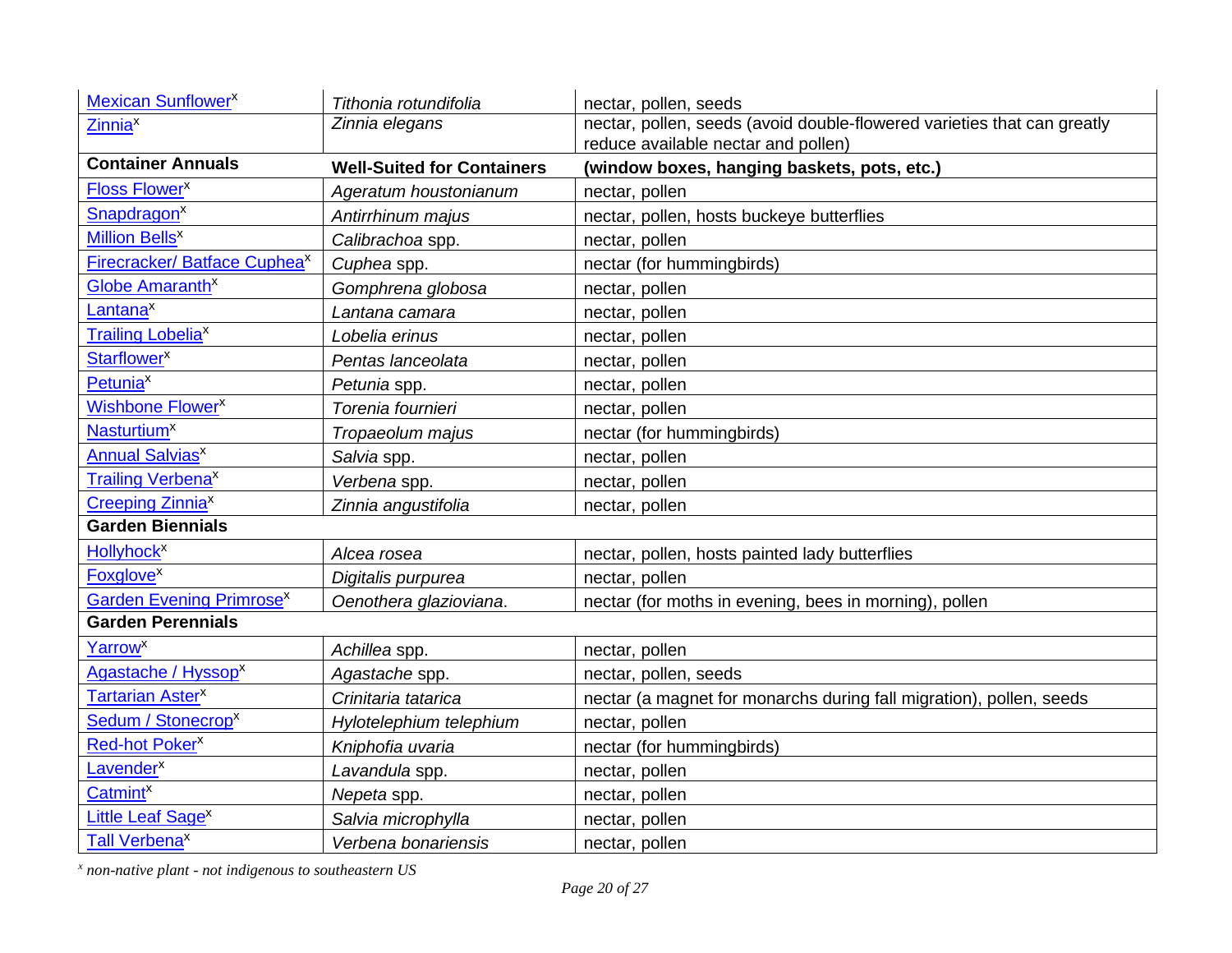| Hoary Vervain / Verbena <sup>x</sup>    | Verbena stricta     | nectar, pollen <i>(native to coastal NC and central USA, but not western NC)</i> |
|-----------------------------------------|---------------------|----------------------------------------------------------------------------------|
| Speedwell / Veronica <sup>x</sup>       | Veronica spp.       | nectar, pollen                                                                   |
| <b>Annual Garden Vines</b>              |                     |                                                                                  |
| Moonflower <sup>x</sup>                 | Ipomoea alba        | nectar (for moths)                                                               |
| Firecracker / Spanish Flag <sup>x</sup> | Ipomoea lobata      | nectar (for hummingbirds)                                                        |
| <b>Cardinal Climber<sup>x</sup></b>     | Ipomoea x multifida | nectar (for hummingbirds)                                                        |

Special Note About Tropical Milkweeds: The two tropical (annual) species generally available to gardeners are Mexican Milkweed<sup>x</sup> (Asclepias curassavica) and Balloon Milkweed<sup>x</sup> (Gomphocarpus physocarpus, formerly known as Asclepias physocarpa). Though widely available, attractive, long-blooming, fast-growing, and easily propagated, these non-natives were not included in this list of recommended species because growing them is controversial for several reasons. In warmer regions where they don't die back in winter, a build-up of a debilitating protozoan parasite (*Ophryocystis elektroscirrha* or OE) that infects monarchs can occur. While tropical milkweeds should eventually die back during western North Carolina winters, another concern is their presence in fall could cause migrating monarchs to break diapause (a temporary non-reproductive state) and lay eggs instead of completing their migration to Mexico. Reseeding is also a concern. The level of knowledge, monitoring, and management needed to try to grow tropical milkweeds without potentially harming monarchs often leads gardeners to avoid these species.

Special Note About Butterfly Bush: Butterfly Bush<sup>x</sup> (Buddleja davidii, also spelled Buddleia davidii) is not included in this list of recommended species because of several concerns. An attractive nectar source for butterflies as the name implies, this non-native species has escaped gardens by reseeding and been naturalized in the eastern United States. It does not serve as a host plant for any butterfly or moth species in our region. "By replacing native larval food sources, butterfly bush can have a negative impact on wildlife" according to North Carolina Invasive Plant Council (NCIPC). This species is listed as an invasive plant in the mountain region by NCIPC, invasive in North Carolina by NCSU, and listed in the "DO NOT BUY Invasive Exotic Plant List - Pocket Guide for Western North Carolina" produced by the Southern Appalachian Cooperative Weed Management Partnership (SACWMP). Sterile cultivars (nearly seedless) have been developed, but some concern remains over whether they may revert to a fertile state over time. The rigorous deadheading (cutting back) of spent blooms needed to keep the plants from forming seeds often leads gardeners to avoid this species and instead choose native species of shrubs (see list above) that often also serve as food sources for both adult and larval stages of butterflies.

# **ADDITIONAL WILDLIFE & POLLINATOR GARDENING RESOURCES**

The above lists of recommended species are a great start for beginning to plan your habitat garden, but where do you find these plants and what other local resources are available for to help you create a healthy and sustainable garden for wildlife and pollinators? The following lists offer additional resources such as native plant suppliers, pollinator garden designers, local gardening resources, example gardens to visit, links to more information, etc. to help answer these questions.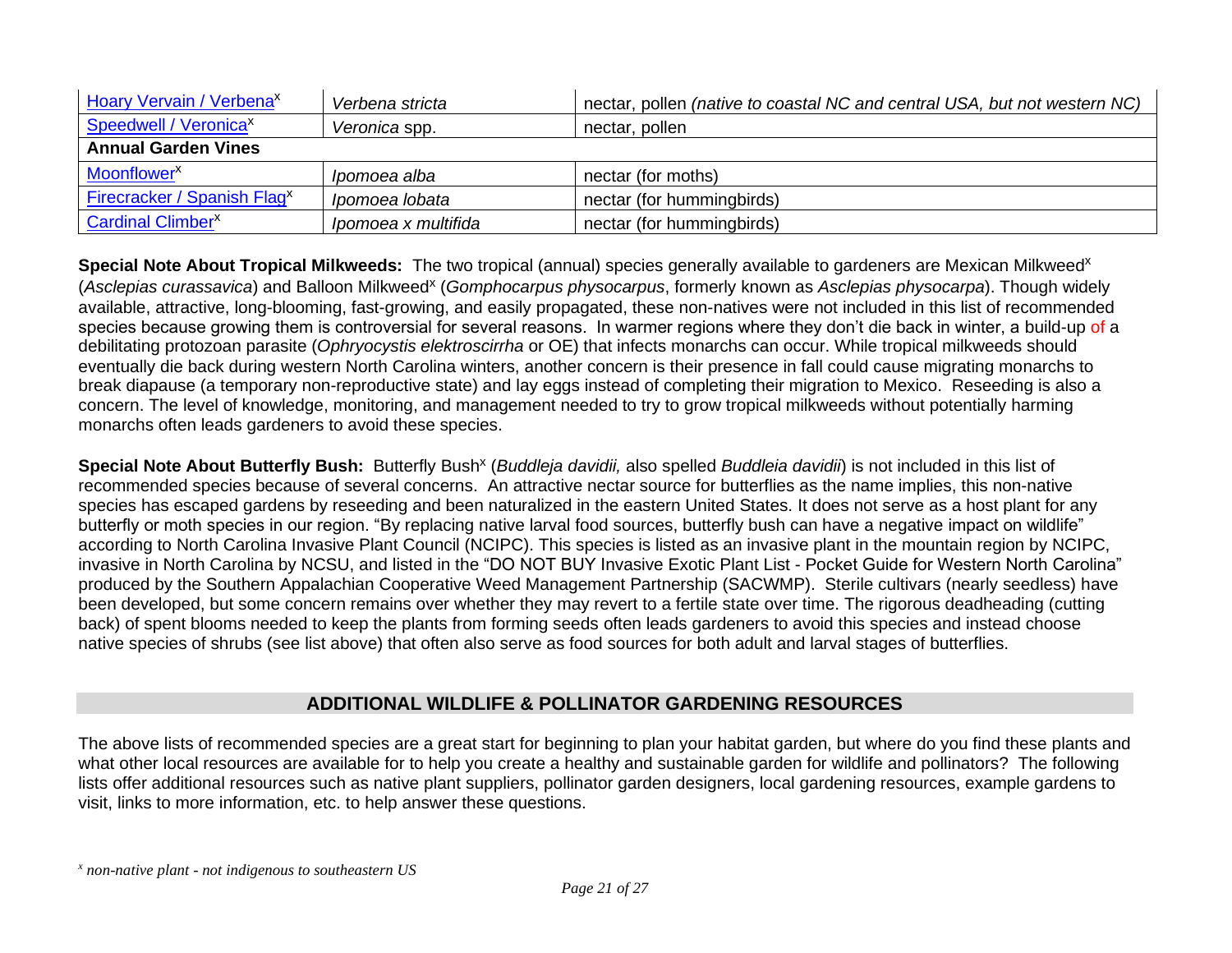#### **Local/Regional Plant Suppliers & Pollinator Garden Designers**

**[Plant Suppliers & Pollinator Garden Designers](https://bullingtongardens.org/bee-city-usa-hendersonville/bee-city-usa-hendersonville-planting-for-pollinators/)** - To assist community members with procuring these recommended species and/or planting wildlife and pollinator-friendly gardens, Hendersonville's Bee City USA program surveyed local and regional business to determine the percentage of listed species they typically have available. Be sure to check days and hours of operation as these may vary seasonally. You may also wish to call or email to check current availability of specific desired species prior to visiting the nursery or garden center.

**[Milkweed and Wildflower Vendor Map](https://monarchjointventure.org/mjvprograms/habitat/milkweed-vendor-map)** - Planting native milkweed and nectar plants is important to monarch recovery plus helps other pollinators as well. This interactive map from Monarch Joint Venture will help gardeners locate local suppliers of native, neonicotinoid-free plants and/or seeds.

#### **Gardening Resources Available from Local Government Offices**

#### **[Trees & Mulch \(NeighborWoods Program\)](https://www.hendersonvillenc.gov/advisory-boards-commissions-and-committees/tree-board/tree-board-projects-activities/neighborwoods)**

Partnering with individual property owners, businesses, neighborhood groups, and organizations, Hendersonville Tree Board works to plant trees and help educate people about the many benefits trees offer. Participants in the NeighborWoods program are provided trees, mulch, and assistance from tree experts to educate about choosing the right tree for the location and proper tree planting and maintenance. Participants sign a pledge to care for the trees after planting. NeighborWoods trees may be planted in yards, in neighborhood common areas, at schools, at businesses, or as streetscapes along streets and avenues. A Tree Board member will work with applicants to determine the best choices from the City's Species List of Trees and Shrubs. Successful NeighborWoods events involve strong participation and partnership, including support for ongoing care and preservation. Typically, trees are planted during tree-planting season (fall and early spring). All NeighborWoods trees are purchased by the Tree Board with funds from Hendersonville City Council and its Public Works Department and/or the Henderson County Community Foundation's Tree Board Fund.

#### **[Soil Tests](https://henderson.ces.ncsu.edu/)**

Soil testing is the best way to find out accurate soil nutrient and pH levels. Soil results list lime and fertilizer recommendations specifically suited to the plants you are growing and to the soil in your garden. Test results help reduce unnecessary fertilizer applications, which saves money, reduces run-off pollution into the environment, and results in healthier plants. The North Carolina Department of Agriculture and Consumer Services provides free soil tests for all state residents from April through November. However, from December to March, during the peak processing time, the lab charges a minimal fee of \$4 per sample. Soil sample boxes and sample information forms are available at the Henderson County Extension Center located at 100 Jackson Park Rd., Hendersonville.

#### **[Rain Barrels](https://www.rainwatersolutions.com/products/hendersonville)**

A rain barrel captures rainwater from rooftops by connecting to the home's downspout. This water would typically be sent down the storm drain carrying potential contaminants and contributing to flash flooding. Rain barrels offer several benefits to the community and to residents, including reducing stormwater runoff pollution from residential lots, allowing residents to store and use rainwater for irrigation and gardening during times of drought, lowering water bills, and reducing the demand on municipal water treatment and supply. Because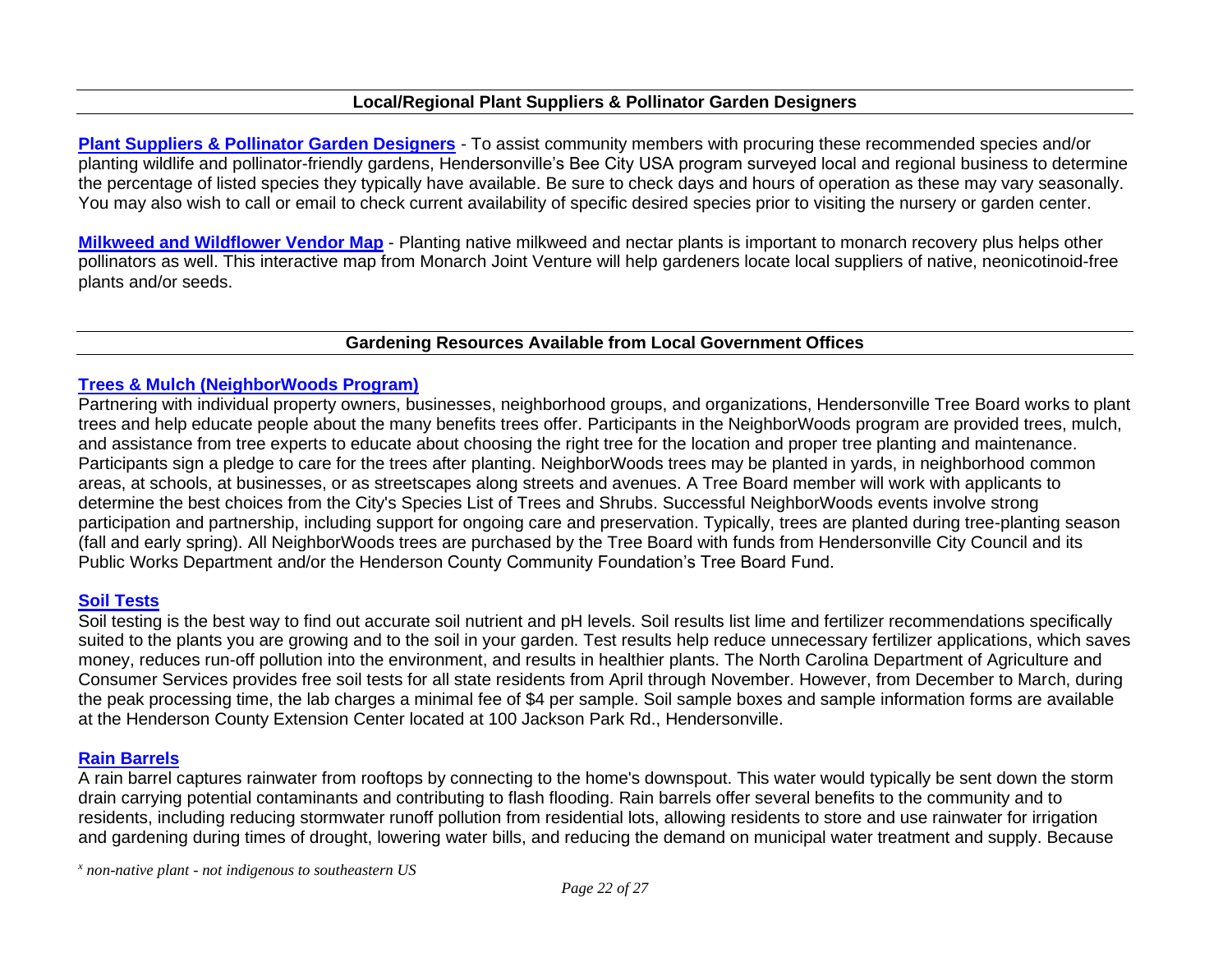the cumulative effect of rain barrels implemented throughout a geographic area can have a significant impact on storm water management and water quality, the City of Hendersonville offers rain barrels to community members at a discounted price.

#### **[Backyard Composting Bins & More](https://www.hendersoncountync.gov/solid-waste/page/backyard-compost-workshops)**

The Henderson County Solid Waste Department offers a variety or resources related to backyard composting including workshops, fairs, bin sales, etc.

#### **[Mulch and Compost Giveaway](https://www.hendersonvillenc.gov/news/mulch-giveaway)**

The City of Hendersonville Public Works Department offers a seasonal mulch and compost giveaway program.

#### **Local Demonstration Pollinator Gardens Open to the Public**

#### **[Downtown Bee Mural Demonstration Pollinator Gardens](https://handsonwnc.org/mural)**

*Azalea Parking Lot / Hands On! Children's Museum / The Good of the Hive Bee & Pollinator Mural* 

*(facing Third Ave. E. between N. Main Street and King Street).*

These gardens, planted and maintained by the Tree Board as part of Hendersonville's Bee City USA program, serve as examples of pollinator-friendly landscaping that can be replicated at home. The gardens also include plant labels, educational signage, and native bee hotels.

#### **[Bearcat Loop Tree & Pollinator](http://www.hendersonvillenc.gov/tree-board/) Plantings**

#### *Along Bearcat Loop, Hendersonville*

The Hendersonville Tree Board has planted over 80 trees and established 7 raised beds along Bearcat Loop. Certified as a Tree City USA community since 1992 and Bee City USA affiliate since 2015, Hendersonville strives to create a beautiful and healthy place to live for both people and pollinators. Among these plantings you'll find pawpaw, sourwood, and Carolina silverbell as well as perennial favorites including milkweed, mountain mint, goldenrod, cardinal flower, black-eyed susan, joe-pye weed and more.

#### **[Oklawaha Greenway Pollinator Meadows](https://storymaps.arcgis.com/stories/acb7148d6e1843119713652b34aafc1d)**

#### *Multiple access points, open year-round from dawn to dusk*

Hendersonville's 3.5 mile fully paved Oklawaha Greenway winds through wetlands, meadows and forests to connect four parks and is easily accessible from five convenient parking areas. Maps and additional details are available at [www.friendsofoklawaha.org.](http://www.friendsofoklawaha.org/) The greenway includes two large pollinator meadows -- a 2.3 acre tract planted in 2014 and a 4.7 acre tract planted in 2020. In addition, several pocket meadows are located trailside. All are marked with informational signs.

#### **[Bountiful Harvest Community Garden](https://henderson.ces.ncsu.edu/2020/07/bountiful-harvest-community-garden-2020/)**

#### *Jackson Park (just behind the Mountain Community School)*

The Bountiful Harvest Community Garden (started and managed by a group of Master Gardener volunteers from N.C. Cooperative Extension in Henderson County) contains 40 plots dedicated to growing food and flowers. Assorted pollinator flower beds containing a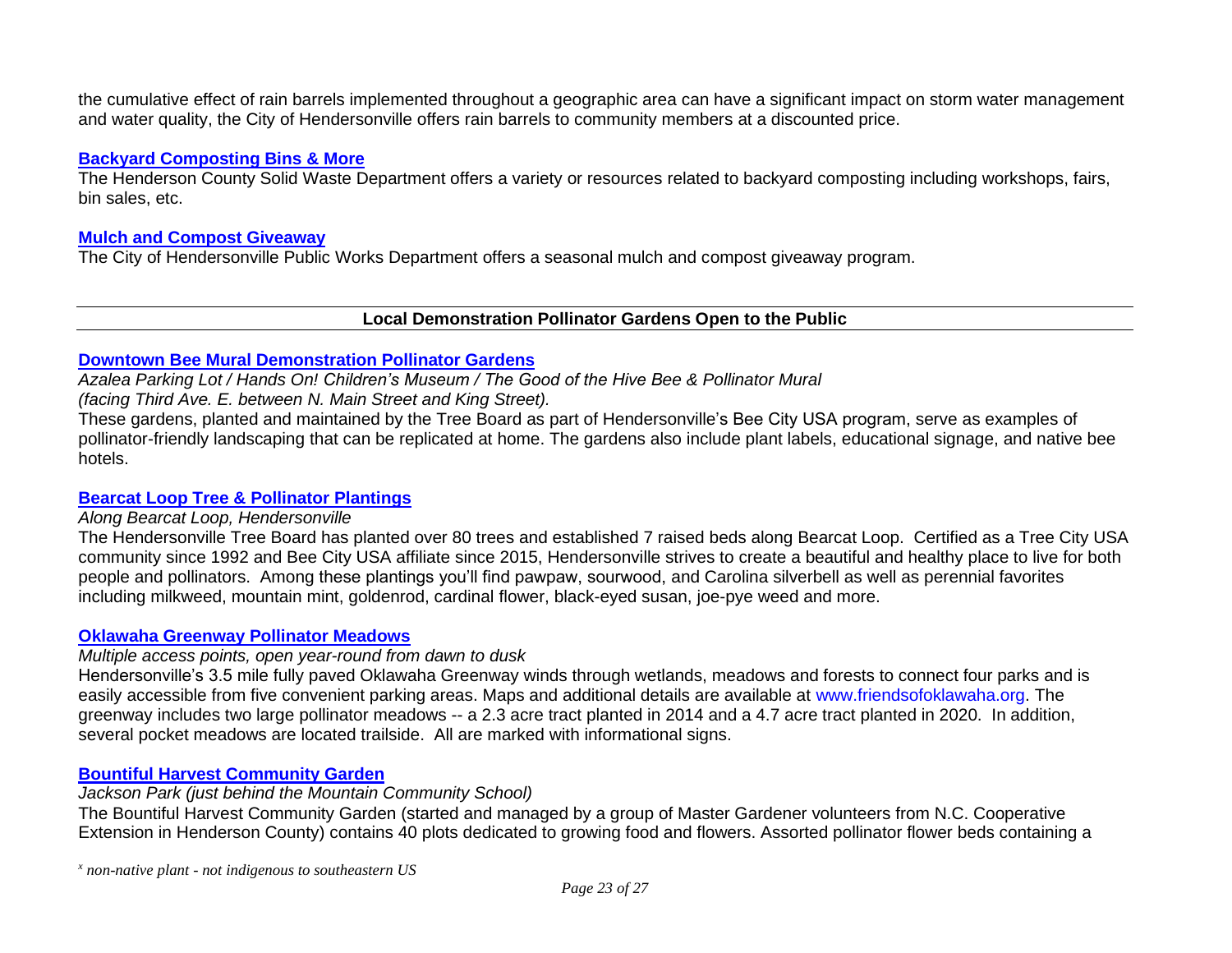variety of flowers and plants line the interior and exterior fence line and bloom from early spring to late fall, providing food and habitat for a diversity of pollinators.

#### **[The Mountain Community School Pollinator Garden](https://www.themountaincommunityschool.com/)**

#### *613 Glover St, Hendersonville*

Small parking lot perimeter pollinator gardens filled with Joe Pye weed, Echinacea, Agastache, Allium, Amsonia, ornamental grasses, and Clethra and additional donated plants by Botanical Treasures and volunteers. All plantings planted by the now 5th grade students when they were in 3rd grade. Currently we are in the planning stages of another student led pollinator garden planting along the fence line of the parking area across from the baseball fields - coming in 2021/22! Fully open for the public to walk through the parking areas.

#### **[Bullington Gardens](https://bullingtongardens.org/)**

#### *95 Upper Red Oak Trail, Hendersonville (Grounds are open year-round, 9:00 AM- 4:00 PM)*

Boasting pollen and nectar rich perennials with a range of sizes, colors, and shapes, Bullington's pollinator garden supports and maintains pollinators by supplying food in the form of pollen and nectar. Using a diversity of plants enables us to help ensure that butterflies, bees, and other pollinators will stay in the area to help pollinate our important fruit and agriculture crops in Henderson County.

#### **Blue Ridge Community College - [Bee Campus USA Pollinator Plantings](https://www.blueridge.edu/about-blue-ridge/bee-campus/)**

#### *180 W Campus Dr, Flat Rock*

In February 2017, Blue Ridge Community College became the 16th educational institution in the nation to be certified as an affiliate of the Bee Campus USA program. The college's Bee Campus Committee is leading the way in this effort and takes pride in the college's commitment to minimizing hazards to pollinators by using no neonicotinoid pesticides, and almost no glyphosate herbicide or other potentially dangerous synthetic pesticides. Visitors to the campus can explore the walking path, which winds through various native shrubs and trees, a certified monarch waystation, a butterfly garden, and several acres of pollinator habitat.

#### **The Park at Flat Rock – [Pollinator Garden and Meadows](https://flatrockparkfoundation.org/the-park/)**

#### *55 Highland Golf Drive, Flat Rock*

Visitors to The Park at Flat Rock experience a wide range of opportunities for enjoying pollinators and their habitat. The 67+ acre park has nearly three miles of easy trails which allow visitors of all ages to experience a variety of pollinators attracted by a wide range of nectar and host plants. The park includes a formal pollinator garden, maintained by local Master Gardeners, that presents plantings designed explicitly to attract and support a range of pollinators from well-known monarch butterflies to more mysterious native bees. The formal pollinator garden also includes the recent addition of two large archway arbors that showcase native vines known to support particular pollinators, such as the pipevine swallowtail butterfly. For a more "natural" experience, the park also includes an ever-changing two-acre wildflower meadow that reflects the role of native grasses, sedges, rushes, and flowers in providing pollinator habitat and forage. Last but not least, the park maintains several honey bee hives that provide an opportunity for visitors to experience our most famous "managed" pollinators. Reflecting the park's focus on education, when the situation allows, the park holds hands-on seminars to instruct kids of all ages about the park's natural resources including pollinators and their habitat. The park has joined the Carl Sandburg Home National Historic Site in hosting the Kids in Parks, Track Trails program. The Park at Flat Rock is open daily from sunrise to sunset.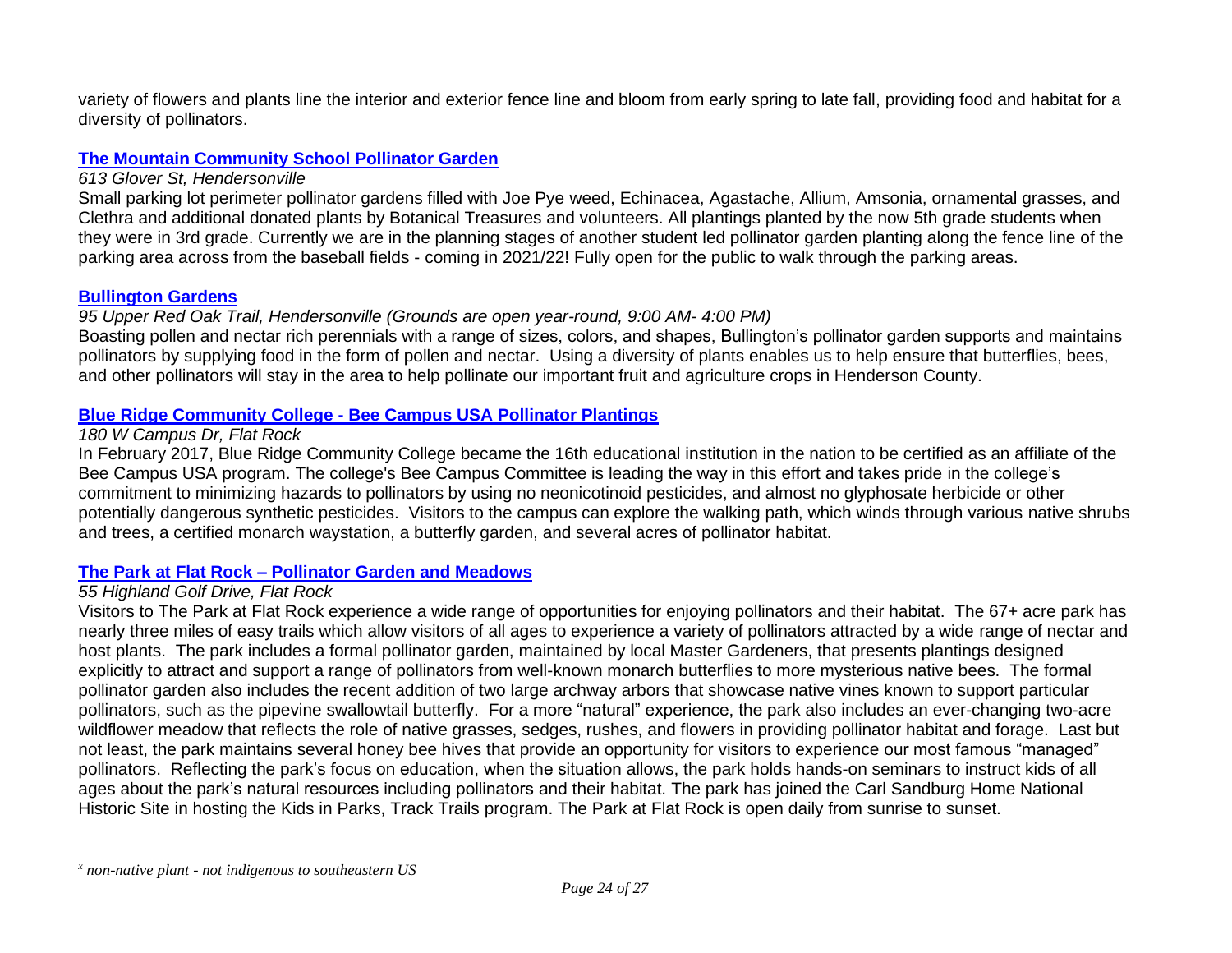#### **[Carl Sandburg Home National Historic Site -](http://www.nps.gov/carl) Margaret's Garden & Pasture**

#### *1800 Little River Rd, Flat Rock*

Pick up a [Farm, Field and Forest TRACK Trail brochure](https://www.kidsinparks.com/sites/default/files/brochure/download/FarmFieldForest_web.pdf) when you enter the park to discover the homes and hiding places of pollinators at Connemara. The trail guide will take you by the gardens, goats and pastures while following the footsteps of Carl Sandburg's grandchildren. Activities in the brochure will guide you to learn about the various plant and animal communities that work together at Connemara.

#### **[Flat Rock Playhouse Gardens](https://www.mbtags.com/plantview.php?plant_tag=799101818)**

#### *2661 Greenville Hwy, Flat Rock*

A group of volunteers maintains and designs the gardens at Flat Rock Playhouse, the State Theatre of North Carolina. Four and a half acres are cultivated. In addition to all the plantings, 62 QR readers provide information on your cellphone about the different areas, from native plants found in the mountains of Western North Carolina to plants loved by our bees and butterflies. Several picnic tables and paths encourage visitors to sit a while and enjoy the beauty. There is even a Little Free Library to pick a book while relaxing in this creative garden playground.

#### **[Flat Rock Forest Preserve and Bird Sanctuary](https://historicflatrockinc.com/the-preserve-and-bird-sanctuary/)**

*Located at center of the Historic District, across from the Wrinkled Egg (2710 Greenville Hwy) at Memminger Drive, Flat Rock (Parking available on Memminger Drive)*

Volunteers with Historic Flat Rock, Inc. maintain the Forest Preserve and Bird Sanctuary, with almost two acres of woodland walking trails among native plants, a rivulet, bird houses, bat boxes, wood duck boxes, and picnic tables for visitors' enjoyment. As part of their efforts to create interest in pollinators for all ages, the Historic Flat Rock Mountain Gardeners are busy planning a new section in the preserve that will have milkweed, perennials, and more! The kiosk will feature education materials on pollinators specific to bees and plants as well as serve to update the community about educational workshops and experiences.

### **Habitat Garden Certification Programs**

After creating a habitat garden for wildlife and/or pollinators, an important next step is to spread the word. The following programs offer registration, certification, and/or signage to help explain the purpose of the garden to others and inspire others to create a habitat of their own.

**[Certified Pollinator Habitat](http://www.ashevillegreenworks.org/pollinator-garden-certification.html)** - Asheville GreenWorks / Bee City USA

**[Butterfly Highway](https://ncwf.org/habitat/butterfly-highway/)** - North Carolina Wildlife Federation

**[Certified Wildlife Habitat](http://www.nwf.org/Garden-for-Wildlife/Certify)** - National Wildlife Federation

**[Homegrown National Park](https://homegrownnationalpark.org/signage)** (based on the writings of Doug Tallamy)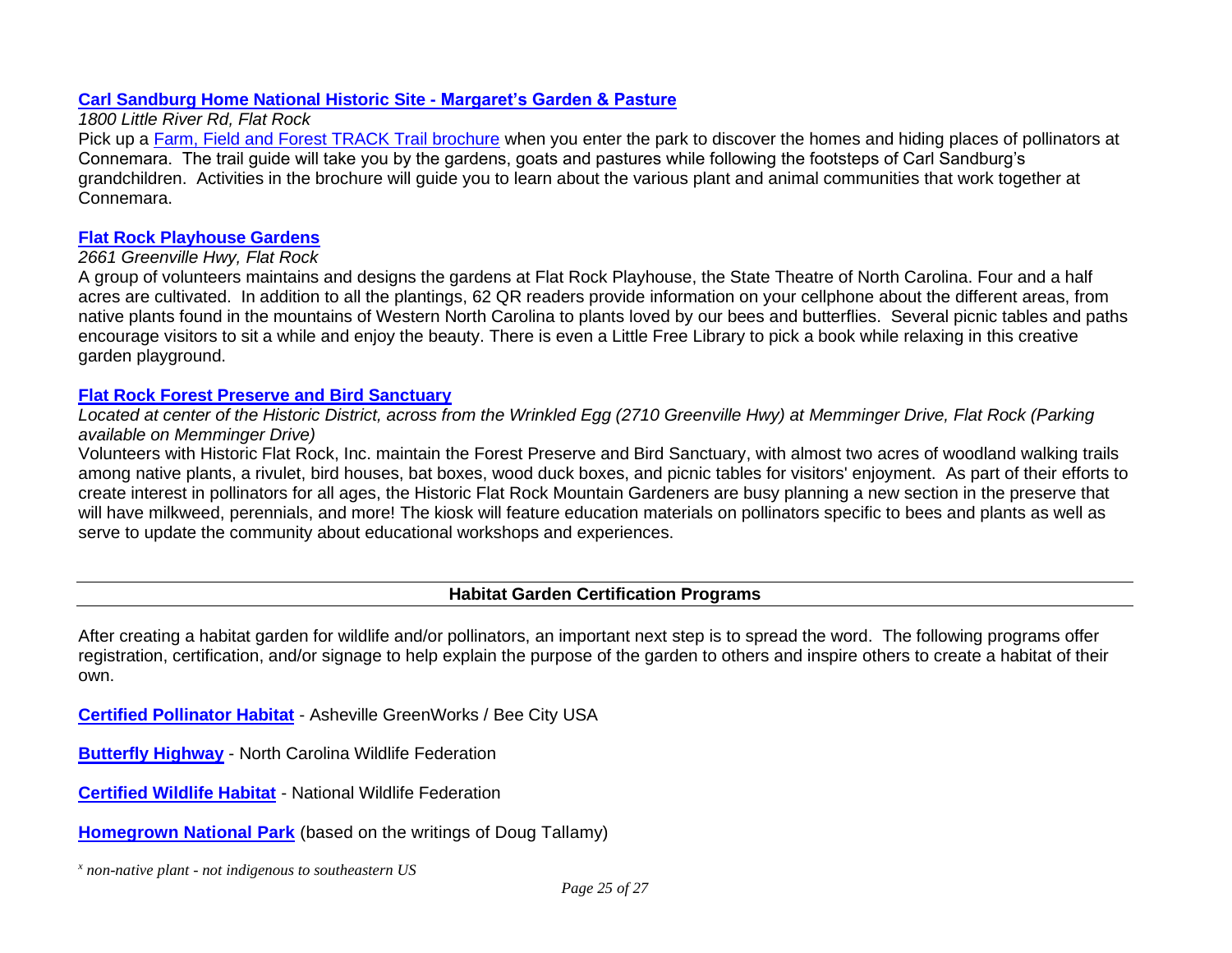**[Monarch Waystation](http://www.monarchwatch.org/waystations/)** - University of Kansas Monarch Watch

**[Pollinator Habitat](https://xerces.org/bring-back-the-pollinators) - Xerces Society** 

**[SHARE \(Simply Have Areas Reserved for the Environment\)](http://www.pollinator.org/share)** - Pollinator Partnership

**[Bee Friendly Farm & Garden](http://www.pollinator.org/bff/bff-us)** - Pollinator Partnership

#### **Websites for Additional Information**

The following websites provide additional plant species lists and/or background information related to creating habitat gardens for wildlife and/or pollinators.

**NC State Pollinator Insect Resources** - North Carolina Cooperative Extension Service, Henderson County Center <https://henderson.ces.ncsu.edu/2020/05/nc-state-pollinator-resources-online/>

**Landscaping for Wildlife with Native Plants** - North Carolina Cooperative Extension Service <http://content.ces.ncsu.edu/landscaping-for-wildlife-with-native-plants>

**Pollinator Conservation Guide** - North Carolina Cooperative Extension Service <https://growingsmallfarms.ces.ncsu.edu/growingsmallfarms-pollinatorconservation/> **Pollinator Resource Center & Plant List** - Xerces Society <https://www.xerces.org/pollinator-resource-center/mid-atlantic> <https://xerces.org/publications/plant-lists/pollinator-plants-mid-atlantic-region> <https://www.xerces.org/milkweed/milkweed-seed-finder>

**No Mow May (Welcome Pollinators to your Lawn)** – Bee City USA <https://beecityusa.org/no-mow-may/>

**Selecting Plants for Pollinators: Central Appalachian Ecoregion** - Pollinator Partnership <http://pollinator.org/PDFs/Guides/CentralAppalachianrx7FINAL.pdf>

**Plant a Window Box for Pollinators** - Pollinator Partnership <https://www.pollinator.org/window-box>